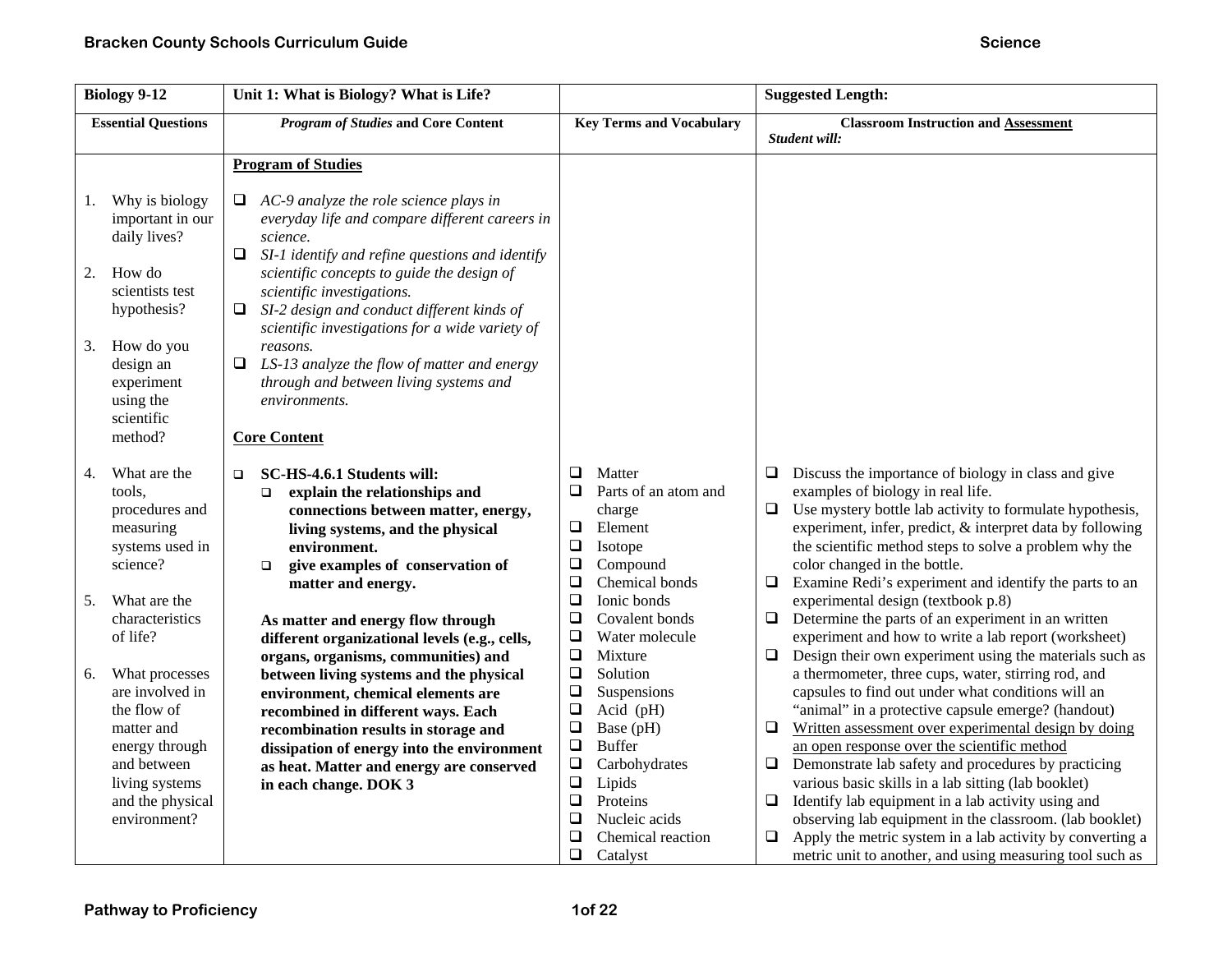| <b>Biology 9-12</b>        | Unit 1: What is Biology? What is Life?     |                                                                                                                                                                                                                                                                                                                                                                                                                                                                                                                                                                                                                                                                                                                                              | <b>Suggested Length:</b>                                                                                                                                                                                                                                                                                                                                                                                                                                                                                                                                                                                                                                                                                                                                                                                                                                                                                                                                                                                                                                                                                                                                                                                                                                                                                                                                                                                                                                                                                                                                                                                                                                                                                                                                                                                                                                                                                                                                                                                              |
|----------------------------|--------------------------------------------|----------------------------------------------------------------------------------------------------------------------------------------------------------------------------------------------------------------------------------------------------------------------------------------------------------------------------------------------------------------------------------------------------------------------------------------------------------------------------------------------------------------------------------------------------------------------------------------------------------------------------------------------------------------------------------------------------------------------------------------------|-----------------------------------------------------------------------------------------------------------------------------------------------------------------------------------------------------------------------------------------------------------------------------------------------------------------------------------------------------------------------------------------------------------------------------------------------------------------------------------------------------------------------------------------------------------------------------------------------------------------------------------------------------------------------------------------------------------------------------------------------------------------------------------------------------------------------------------------------------------------------------------------------------------------------------------------------------------------------------------------------------------------------------------------------------------------------------------------------------------------------------------------------------------------------------------------------------------------------------------------------------------------------------------------------------------------------------------------------------------------------------------------------------------------------------------------------------------------------------------------------------------------------------------------------------------------------------------------------------------------------------------------------------------------------------------------------------------------------------------------------------------------------------------------------------------------------------------------------------------------------------------------------------------------------------------------------------------------------------------------------------------------------|
| <b>Essential Questions</b> | <b>Program of Studies and Core Content</b> | <b>Key Terms and Vocabulary</b>                                                                                                                                                                                                                                                                                                                                                                                                                                                                                                                                                                                                                                                                                                              | <b>Classroom Instruction and Assessment</b><br>Student will:                                                                                                                                                                                                                                                                                                                                                                                                                                                                                                                                                                                                                                                                                                                                                                                                                                                                                                                                                                                                                                                                                                                                                                                                                                                                                                                                                                                                                                                                                                                                                                                                                                                                                                                                                                                                                                                                                                                                                          |
|                            |                                            | $\Box$<br>Enzyme<br>$\Box$<br>Biology<br>$\Box$<br>Observation<br>$\Box$<br>Inference<br>$\Box$<br>Hypothesis<br>Independent variable<br>$\Box$<br>(manipulated)<br>Dependent variable<br>$\Box$<br>(responding)<br>$\Box$<br>Controlled experiment<br>$\Box$<br>Spontaneous generation<br>$\Box$<br>Theory<br>$\Box$<br>Homeostasis<br>$\Box$<br>Metabolism<br>❏<br>Sexual reproduction<br>$\Box$<br>Asexual reproduction<br>$\Box$<br>Metric system<br>$\Box$<br>Microscope<br>(compound, electron<br>microscope)<br>$\Box$<br>Cell culture<br>$\Box$<br>Scientific method<br>Problem<br>$\Box$<br>$\Box$<br>Observation<br>$\Box$<br>Experiment<br>$\Box$<br>Conclusion<br>❏<br>Theory<br>$\Box$<br>Law<br>❏<br>Technology<br>❏<br>Ethics | rulers, beakers, graduated cylinders, and balances to<br>obtain measurements. Also solve problems using the<br>density formula by actually taking the mass of objects<br>and finding the volume of regular and irregular objects,<br>then finding the density of the object. (lab booklet)<br>Practice using a microscope and be given<br>❏<br>Background information on the history, care, types<br>$\Box$<br>and proper use of microscopes.<br>Observe the orientation of the e, resolution, and<br>$\Box$<br>magnification of objects.<br>Draw what they see in different fields, and give<br>$\Box$<br>their magnification.<br>Measure the diameter of the field under each<br>$\Box$<br>objective lens using the hair.<br>Interpret and construct line and bar graphs in a lab<br>$\Box$<br>setting using the information given (Lab booklet over<br>basic skills)<br>$\Box$<br>Be assess on lab safety and procedures<br>Identify the difference between living and nonliving<br>$\Box$<br>things- list characteristics of life in a lab activity by<br>designing a chart giving examples of each and also give<br>some real life examples and let students determine<br>whether they are living, once living or nonliving and<br>give reasons for their decisions based on life<br>characteristics.<br>Analyze data and infer the growth of bacteria from a<br>❏<br>graph. (textbook p.27)<br>$\Box$<br>Clarify each meaning of the levels of organization and<br>design a graphic organizer that could represent<br>relationships among the terms<br>Written assessment - multiple choice, interpreting<br>$\Box$<br>graphs, and open response over safety rules and<br>procedures<br>Identify the parts of an atom (from the periodic table 1-<br>$\Box$<br>25) by designing a model of their choice using various<br>materials (compass, coloring pencils, hole puncher,<br>paper) and construct giving the number of protons,<br>electrons, and neutrons. Also construct an isotope of<br>this atom. DOK 3 |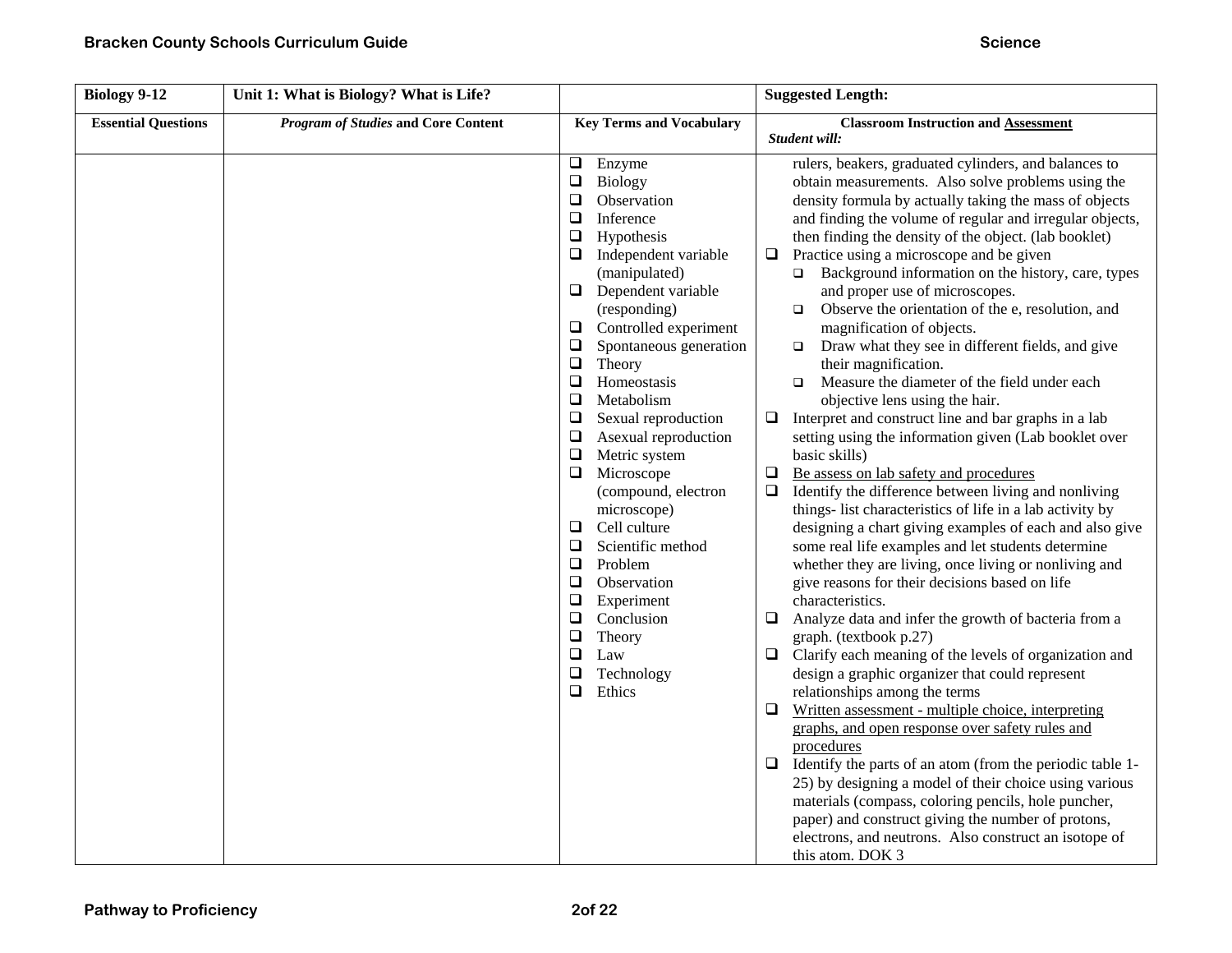| <b>Biology 9-12</b>        | Unit 1: What is Biology? What is Life?     |                                 | <b>Suggested Length:</b>                                                                                                                                                                                                                                                                                                                                                                                                                                                                                                                                                                                                                                                                                                                                                                                          |
|----------------------------|--------------------------------------------|---------------------------------|-------------------------------------------------------------------------------------------------------------------------------------------------------------------------------------------------------------------------------------------------------------------------------------------------------------------------------------------------------------------------------------------------------------------------------------------------------------------------------------------------------------------------------------------------------------------------------------------------------------------------------------------------------------------------------------------------------------------------------------------------------------------------------------------------------------------|
| <b>Essential Questions</b> | <b>Program of Studies and Core Content</b> | <b>Key Terms and Vocabulary</b> | <b>Classroom Instruction and Assessment</b>                                                                                                                                                                                                                                                                                                                                                                                                                                                                                                                                                                                                                                                                                                                                                                       |
|                            |                                            |                                 | Student will:                                                                                                                                                                                                                                                                                                                                                                                                                                                                                                                                                                                                                                                                                                                                                                                                     |
|                            |                                            |                                 | Discuss chemical bonding by doing a Venn diagram<br>❏<br>comparing and contrasting two types of chemical bonds<br>then write an essay. DOK 2<br>Compare and contrast each type of mixture, acids, bases,<br>❏<br>and buffers and give three examples of each (group<br>work) DOK 2<br>Open response over mixtures and compounds DOK 3<br>⊔<br>Conclude whether foods are acidic or basic-lab activity<br>❏<br>by taking the ph of different foods in the home, design<br>data table, and answer the analysis questions from the<br>book. (quicklab in book p.42) DOK 4<br>Investigate the major types of organic compounds (Lab<br>❏<br>Manual). Identify tests for carbohydrates, fats, and<br>proteins, follow the procedures in your lab booklet, then<br>the teacher give students an unknown, determine what |
|                            |                                            |                                 | nutrients found in it and then answer the questions.<br>Write up a lab report from this investigation. DOK 3                                                                                                                                                                                                                                                                                                                                                                                                                                                                                                                                                                                                                                                                                                      |

| Biology 9-12               | <b>Ongoing Instruction</b>                                                                                                                                                                                                                                                                                                                                                                                                                                                                                                                                      |                                 | <b>Suggested Length:</b>                                                                                     |
|----------------------------|-----------------------------------------------------------------------------------------------------------------------------------------------------------------------------------------------------------------------------------------------------------------------------------------------------------------------------------------------------------------------------------------------------------------------------------------------------------------------------------------------------------------------------------------------------------------|---------------------------------|--------------------------------------------------------------------------------------------------------------|
| <b>Essential Questions</b> | <b>Program of Studies and Core Content</b>                                                                                                                                                                                                                                                                                                                                                                                                                                                                                                                      | <b>Key Terms and Vocabulary</b> | <b>Classroom Instruction and Assessment</b>                                                                  |
|                            |                                                                                                                                                                                                                                                                                                                                                                                                                                                                                                                                                                 |                                 | Student will:                                                                                                |
|                            | <b>Program of Studies</b>                                                                                                                                                                                                                                                                                                                                                                                                                                                                                                                                       |                                 |                                                                                                              |
|                            | AC-10 recognize that scientific knowledge<br>⊔<br>comes from empirical standards, logical<br>arguments, skepticism, and is subject to change<br>as new evidence becomes available.<br>AC-11 investigate advances in science and<br>u.<br>technology that have important and long-<br>lasting effects on science and society (e.g.,<br>Newtonian mechanics, plate tectonics, germ<br>theory, medical and health technology).<br>SI-1 identify and refine questions and identify<br>⊔<br>scientific concepts to guide the design of<br>scientific investigations. |                                 | Written assessment with multiple choice and open<br>response over scientific method and interpreting graphs. |
|                            | SI-2 design and conduct different kinds of                                                                                                                                                                                                                                                                                                                                                                                                                                                                                                                      |                                 |                                                                                                              |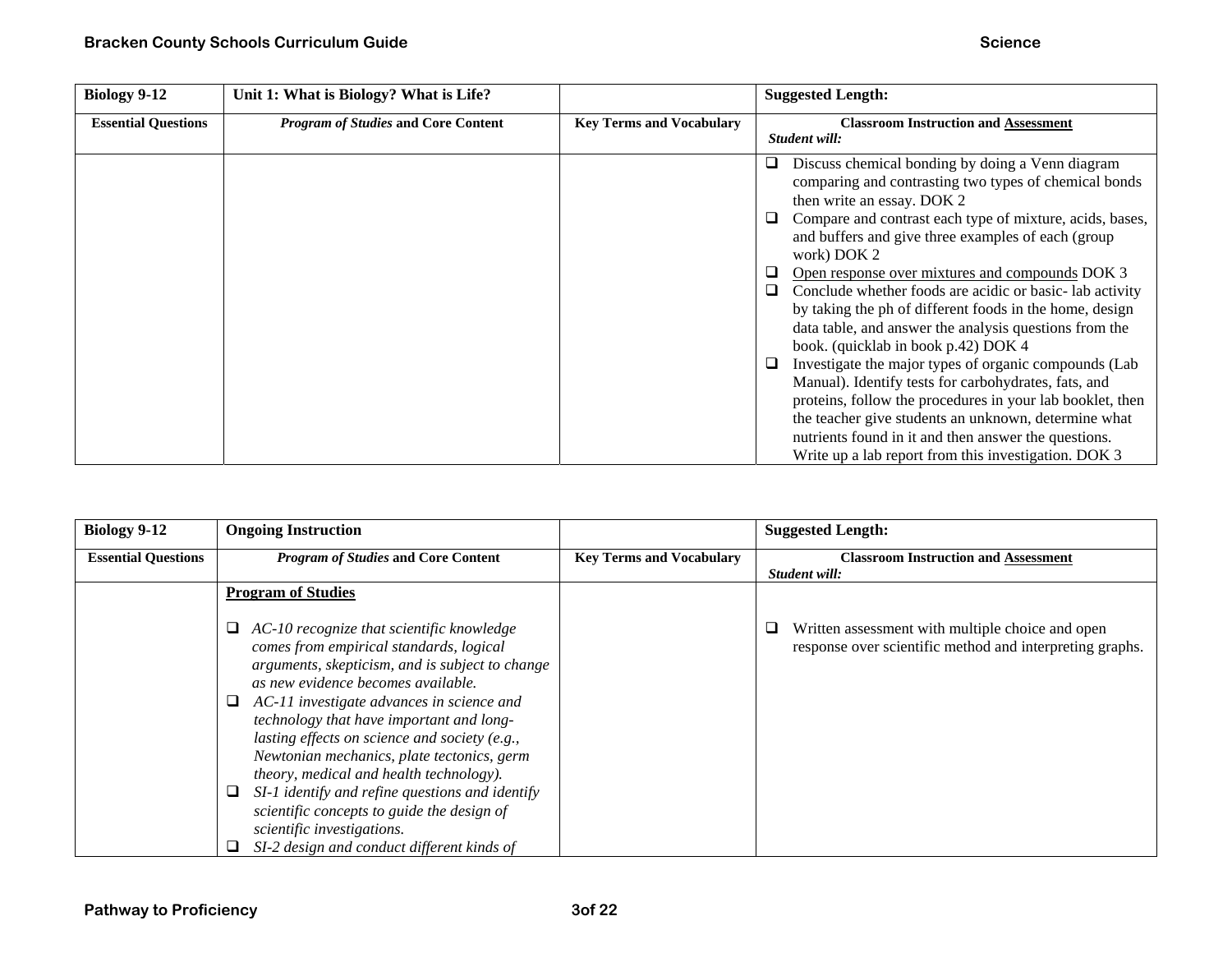| Biology 9-12               | <b>Ongoing Instruction</b>                      |                                 | <b>Suggested Length:</b>                    |
|----------------------------|-------------------------------------------------|---------------------------------|---------------------------------------------|
| <b>Essential Questions</b> | <b>Program of Studies and Core Content</b>      | <b>Key Terms and Vocabulary</b> | <b>Classroom Instruction and Assessment</b> |
|                            |                                                 |                                 | Student will:                               |
|                            | scientific investigations for a wide variety of |                                 |                                             |
|                            | reasons                                         |                                 |                                             |

|                | <b>Biology 9-12</b>                                                                                                                                                                             | <b>Unit 2: Ecology</b>                                                                                                                                                                                                                                                                                                                                                                                                                                                                                                                                                                                                                                                                                         |                                                                                   |                                                                                                                                                           |    | <b>Suggested Length:</b>                           |
|----------------|-------------------------------------------------------------------------------------------------------------------------------------------------------------------------------------------------|----------------------------------------------------------------------------------------------------------------------------------------------------------------------------------------------------------------------------------------------------------------------------------------------------------------------------------------------------------------------------------------------------------------------------------------------------------------------------------------------------------------------------------------------------------------------------------------------------------------------------------------------------------------------------------------------------------------|-----------------------------------------------------------------------------------|-----------------------------------------------------------------------------------------------------------------------------------------------------------|----|----------------------------------------------------|
|                | <b>Essential Questions</b>                                                                                                                                                                      | <b>Program of Studies and Core Content</b>                                                                                                                                                                                                                                                                                                                                                                                                                                                                                                                                                                                                                                                                     |                                                                                   | <b>Key Terms and Vocabulary</b>                                                                                                                           |    | <b>Classroom Instruction and Assessment</b>        |
|                |                                                                                                                                                                                                 | <b>Program of Studies</b>                                                                                                                                                                                                                                                                                                                                                                                                                                                                                                                                                                                                                                                                                      |                                                                                   |                                                                                                                                                           |    | Student will:                                      |
| 1.<br>2.<br>3. | How does<br>energy flow<br>through living<br>systems?<br>How can you<br>show<br>relationship<br>between food<br>chains, food<br>webs, and<br>ecological<br>pyramids?<br>How does<br>matter move | SI-5 communicate designs, procedures, and<br>results of scientific investigations.<br>SI-6 review and analyze scientific<br>$\Box$<br>investigations and explanations of others.<br>AC-5 use science to analyze the use of natural<br>resources by an increasing human<br>population.<br>AC-6 investigate how science can be used to<br>solve environmental quality problems (e.g.,<br>over consumption, food distribution).<br>LS-7 investigate the cycle of atoms $(e.g.,$<br>carbon) and molecules (e.g., nitrogen, carbon<br>dioxide, oxygen) within the biosphere.<br>LS-8 analyze energy flow through ecosystems.<br>LS-9 examine interrelationships and<br>interdependencies of organisms in ecosystems | ⊔<br>$\Box$<br>$\Box$<br>$\Box$<br>$\Box$<br>$\Box$<br>$\Box$<br>$\Box$<br>$\Box$ | Ecology<br>Biogeochemical cycle<br>Evaporation<br>Transpiration<br>Nitrogen fixation<br>Water cycle<br>Carbon cycle<br>Nitrogen cycle<br>Phosphorus cycle |    |                                                    |
| 4.             | among living<br>and nonliving<br>parts of an<br>ecosystem?<br>What shapes an<br>ecosystem and a<br>biome?                                                                                       | and the factors that influence the interactions<br>between organisms.<br>LS-10 explore how human activities alter<br>ecosystems.<br>LS-13 analyze the flow of matter and energy<br>through and between living systems and<br>environments.<br><b>Core Content</b>                                                                                                                                                                                                                                                                                                                                                                                                                                              |                                                                                   |                                                                                                                                                           |    |                                                    |
| 5.             | What factors<br>affect                                                                                                                                                                          | SC-HS-4.6.5 Students will describe and<br>□                                                                                                                                                                                                                                                                                                                                                                                                                                                                                                                                                                                                                                                                    | ❏                                                                                 | Biosphere                                                                                                                                                 | □  | Identify relationships among various type of       |
|                | population size?                                                                                                                                                                                | explain the role of carbon-containing                                                                                                                                                                                                                                                                                                                                                                                                                                                                                                                                                                                                                                                                          | $\Box$                                                                            | Species                                                                                                                                                   |    | organisms (inquiry activity) DOK 2                 |
|                |                                                                                                                                                                                                 | molecules and chemical reactions in energy                                                                                                                                                                                                                                                                                                                                                                                                                                                                                                                                                                                                                                                                     | $\Box$                                                                            | Population                                                                                                                                                | Q. | Trace the flow of energy through living systems by |
| 6.             | How do human                                                                                                                                                                                    |                                                                                                                                                                                                                                                                                                                                                                                                                                                                                                                                                                                                                                                                                                                | $\Box$                                                                            | Community                                                                                                                                                 |    | creating a food web poster, then will give an oral |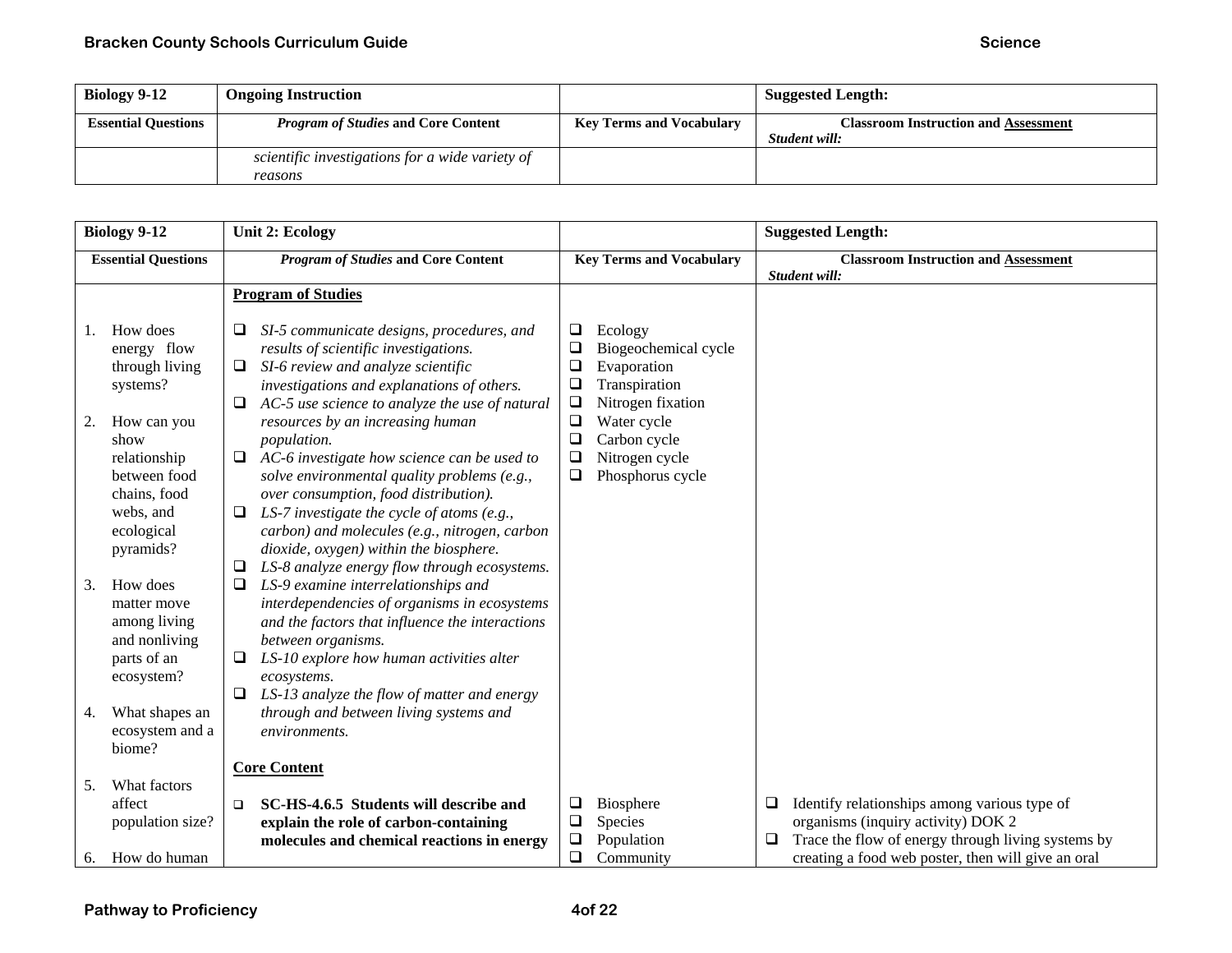| <b>Biology 9-12</b>                        | <b>Unit 2: Ecology</b>                                                                                                                                                                                                                                                                                                                                                                                                                                                                                                                                                                         |                                                                                                                                                                                                                                                                                                                                                                | <b>Suggested Length:</b>                                                                                                                                                                                                                                                                                                                                                                                                                                                                                                                                                                                                                                                                          |
|--------------------------------------------|------------------------------------------------------------------------------------------------------------------------------------------------------------------------------------------------------------------------------------------------------------------------------------------------------------------------------------------------------------------------------------------------------------------------------------------------------------------------------------------------------------------------------------------------------------------------------------------------|----------------------------------------------------------------------------------------------------------------------------------------------------------------------------------------------------------------------------------------------------------------------------------------------------------------------------------------------------------------|---------------------------------------------------------------------------------------------------------------------------------------------------------------------------------------------------------------------------------------------------------------------------------------------------------------------------------------------------------------------------------------------------------------------------------------------------------------------------------------------------------------------------------------------------------------------------------------------------------------------------------------------------------------------------------------------------|
| <b>Essential Questions</b>                 | <b>Program of Studies and Core Content</b>                                                                                                                                                                                                                                                                                                                                                                                                                                                                                                                                                     | <b>Key Terms and Vocabulary</b>                                                                                                                                                                                                                                                                                                                                | <b>Classroom Instruction and Assessment</b>                                                                                                                                                                                                                                                                                                                                                                                                                                                                                                                                                                                                                                                       |
| activities can<br>affect the<br>biosphere? | transfer in living systems.<br>Living systems require a continuous input<br>of energy to maintain their chemical and<br>physical organization since the universal<br>tendency is toward more disorganized<br>states. The energy for life primarily<br>derives from the Sun. Plants capture<br>energy by absorbing light and using it to<br>break weaker bonds in reactants (such as<br>carbon dioxide and water) in chemical<br>reactions that result in the formation of<br>carbon-containing molecules. These                                                                                | $\Box$<br>Ecosystem<br>$\Box$<br>Biome<br>$\Box$<br>Autotrophy<br>$\Box$<br>Producer<br>$\Box$<br>Heterotrophy<br>$\Box$<br>Consumer<br>$\Box$<br>Herbivore<br>$\Box$<br>Carnivore<br>$\Box$<br>Decomposer<br>Food chain<br>$\Box$<br>$\Box$<br>Trophic level<br>$\Box$<br>Ecological pyramid<br>$\Box$<br><b>Biomass</b><br>$\Box$<br><b>Biotic</b>           | Student will:<br>presentation to the class by identifying five food chains,<br>abiotic factors, predator-prey relationship, and identify<br>the energy relationships. DOK 2<br>Construct a food web for animals living in the Great<br>$\Box$<br>Smokey Mountains. DOK 2<br>Analyze data to create a bar graph to compare the<br>$\Box$<br>effects of legumes to that of growing grass on the yield<br>of corn<br>$\Box$<br>Open response in designing an ecosystem. DOK 3<br>Scavenger hunt. DOK 2<br>$\Box$<br>$\Box$<br>Discuss the twp types of succession by reading articles<br>about the fires of Yellowstone National Park, and<br>Mount St. Helens and then compare and contrast the two |
|                                            | molecules can be used to assemble larger<br>molecules (e.g., DNA, proteins, sugars,<br>fats). In addition, the energy released<br>when these molecules react with oxygen to<br>form very strong bonds can be used as<br>sources of energy for life processes. DOK 3                                                                                                                                                                                                                                                                                                                            | $\Box$<br>Abiotic<br>$\Box$<br>Habitat<br>$\Box$<br>Niche<br>$\Box$<br>Climate                                                                                                                                                                                                                                                                                 | in a written summary. DOK 2<br>Open response over succession. DOK 3<br>$\Box$                                                                                                                                                                                                                                                                                                                                                                                                                                                                                                                                                                                                                     |
|                                            | SC-HS-4.7.1 Students will:<br>$\Box$<br>analyze relationships and interactions<br>$\Box$<br>among organisms in ecosystems.<br>predict the effects on other organisms<br>$\Box$<br>of changes to one or more components<br>of the ecosystem.<br>Organisms both cooperate and compete in<br>ecosystems. Often changes in one<br>component of an ecosystem will have<br>effects on the entire system that are<br>difficult to predict. The interrelationships<br>and interdependencies of these organisms<br>may generate ecosystems that are stable for<br>hundreds or thousands of years. DOK 3 | ❏<br>Greenhouse effect<br>$\Box$<br>Global warming<br>$\Box$<br>Predation<br>$\Box$<br>Symbiosis<br>$\Box$<br>Mutualism<br>$\Box$<br>Commenalism<br>$\Box$<br>Parasitism<br>$\Box$<br>Primary succession<br>$\Box$<br>Secondary succession<br>$\Box$<br>Limiting factors<br>$\Box$<br>Density-dependent<br>factors<br>$\Box$<br>Density-independent<br>factors | Identify the causes of climate and explain the<br>$\Box$<br>greenhouse effect using a graphic and watch a video<br>over the greenhouse effect and write a summary about<br>it. DOK 3<br>Discuss special symbiotic relationships complete an<br>$\Box$<br>activity over this. DOK 2<br>$\Box$<br>Investigate the role of owls in predator-prey<br>relationships -owl pellet lab- determine % of bicreass<br>and number and construct a graph. DOK 4<br>$\Box$<br>Analyze the methods responsible for the changes in the<br>deer population (Kaibab lab) DOK 3<br>Written assessment (unit) and open response over<br>$\Box$<br>predator-prey population. DOK 3                                     |
|                                            | SC-HS-4.7.2 Students will:<br>$\Box$<br>evaluate proposed solutions from<br>□<br>multiple perspectives to environmental                                                                                                                                                                                                                                                                                                                                                                                                                                                                        | ❏<br>Biodiversity<br>$\Box$<br>Extinction<br>$\Box$<br>Endangered                                                                                                                                                                                                                                                                                              | $\Box$ Performance assessment by creating a power point of an                                                                                                                                                                                                                                                                                                                                                                                                                                                                                                                                                                                                                                     |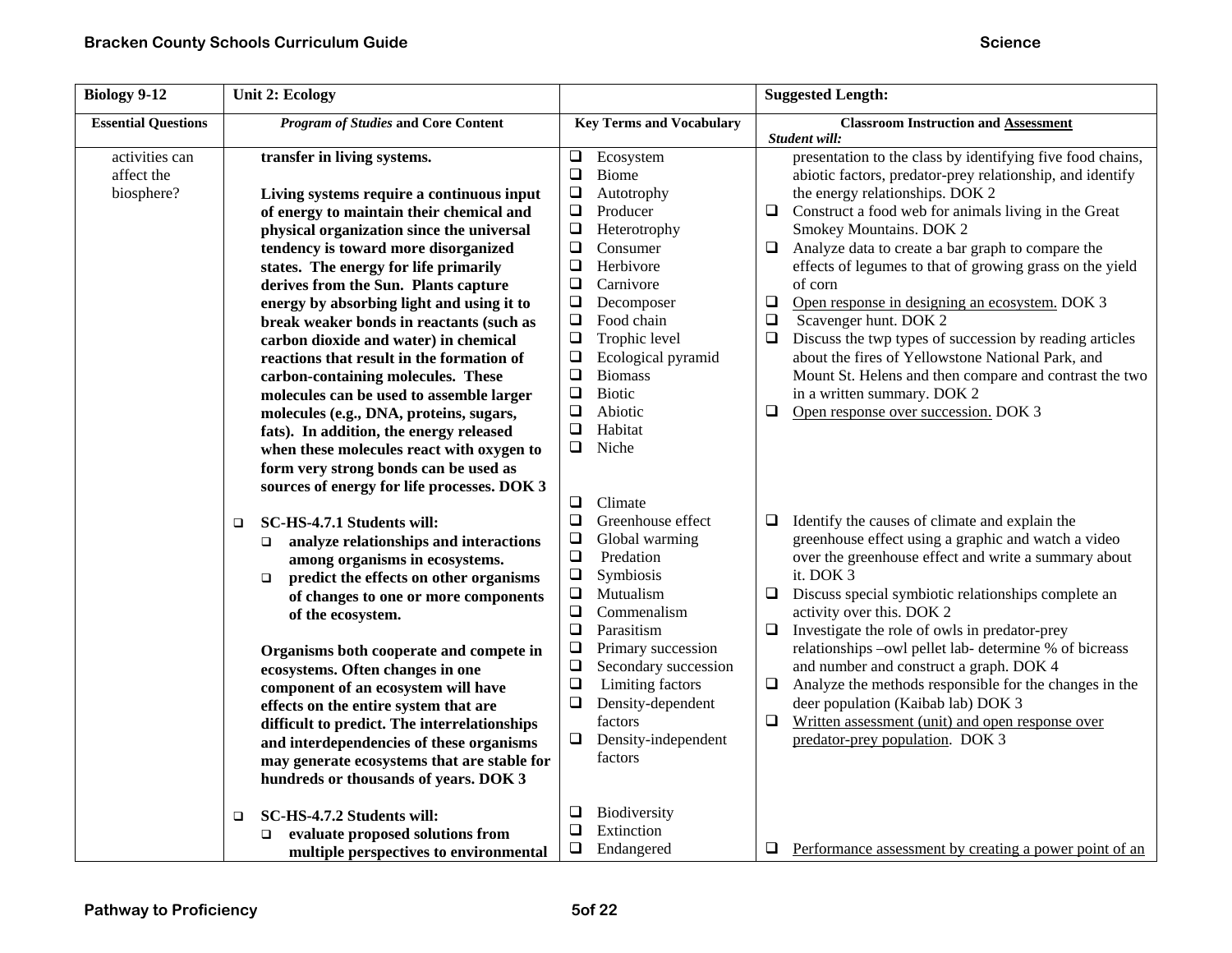| <b>Biology 9-12</b>        | <b>Unit 2: Ecology</b>                                                                                                                                                                                                                                                                                                                                                                                                                                                                                                                                 |                                                                                                                                         | <b>Suggested Length:</b>                                                                                                                                                                                                                                                                                                                                              |
|----------------------------|--------------------------------------------------------------------------------------------------------------------------------------------------------------------------------------------------------------------------------------------------------------------------------------------------------------------------------------------------------------------------------------------------------------------------------------------------------------------------------------------------------------------------------------------------------|-----------------------------------------------------------------------------------------------------------------------------------------|-----------------------------------------------------------------------------------------------------------------------------------------------------------------------------------------------------------------------------------------------------------------------------------------------------------------------------------------------------------------------|
| <b>Essential Questions</b> | <b>Program of Studies and Core Content</b>                                                                                                                                                                                                                                                                                                                                                                                                                                                                                                             | <b>Key Terms and Vocabulary</b>                                                                                                         | <b>Classroom Instruction and Assessment</b><br>Student will:                                                                                                                                                                                                                                                                                                          |
|                            | problems caused by human<br>interaction;<br>justify positions using evidence/data.<br>$\Box$<br>Human beings live within the world's<br>ecosystems. Human activities can<br>deliberately or inadvertently alter the<br>dynamics in ecosystems. These activities<br>can threaten current and future global<br>stability and, if not addressed, ecosystems<br>can be irreversibly affected. DOK 3                                                                                                                                                        | ❏<br>Conservation<br>❏<br>Ozone depletion<br>Acid rain<br>❏                                                                             | endangered species and present it to the class. DOK 3<br>Investigate water throughout the area by doing water<br>$\Box$<br>analysis tests. DOK 3<br>Design an experiment picking an environmental problem and<br>how it affects plant germination                                                                                                                     |
|                            | SC-HS-4.7.5 Students will:<br>$\Box$<br>predict the consequences of changes in<br>$\Box$<br>resources to a population;<br>select or defend solutions to real-world<br>◻<br>problems of population control.<br>Living organisms have the capacity to<br>produce populations of infinite size.<br>However, behaviors, environments, and<br>resources influence the size of populations.<br>Models (e.g., mathematical, physical,<br>conceptual) can be used to make<br>predictions about changes in the size or<br>rate of growth of a population. DOK 3 | Population density<br>⊔<br>$\Box$<br>Immigration<br>$\Box$<br>Emigration<br>$\Box$<br>Exponential growth<br>$\Box$<br>Carrying capacity | $\Box$<br>Interpret graphs (activity). Question populate a world<br>population growth order. DOK 1<br>Open response over bat populations after a hurricane<br>$\Box$<br>Constructs it calculate the population of organisms in a<br>$\Box$<br>certain area (vegetative). DOK 2<br>Determine % of Bio areas and # and construct a graph.<br>$\Box$<br>DOK <sub>4</sub> |

| Biology 9-12               | Unit 3: The Cell, Cycles, and Processes             |                                 | <b>Suggested Length:</b>                    |
|----------------------------|-----------------------------------------------------|---------------------------------|---------------------------------------------|
| <b>Essential Questions</b> | <b>Program of Studies and Core Content</b>          | <b>Key Terms and Vocabulary</b> | <b>Classroom Instruction and Assessment</b> |
|                            |                                                     |                                 | Student will:                               |
|                            | <b>Program of Studies</b>                           |                                 |                                             |
|                            |                                                     |                                 |                                             |
| What is the cell           | SI-3 use equipment (e.g., microscopes,<br>□         |                                 |                                             |
| theory and how             | $lases$ ), tools (e.g., beakers), techniques (e.g., |                                 |                                             |
| did the                    | microscope skills), technology (e.g.,               |                                 |                                             |
| invention of the           | computers), and mathematics to improve              |                                 |                                             |
| microscope                 | scientific investigations and communications.       |                                 |                                             |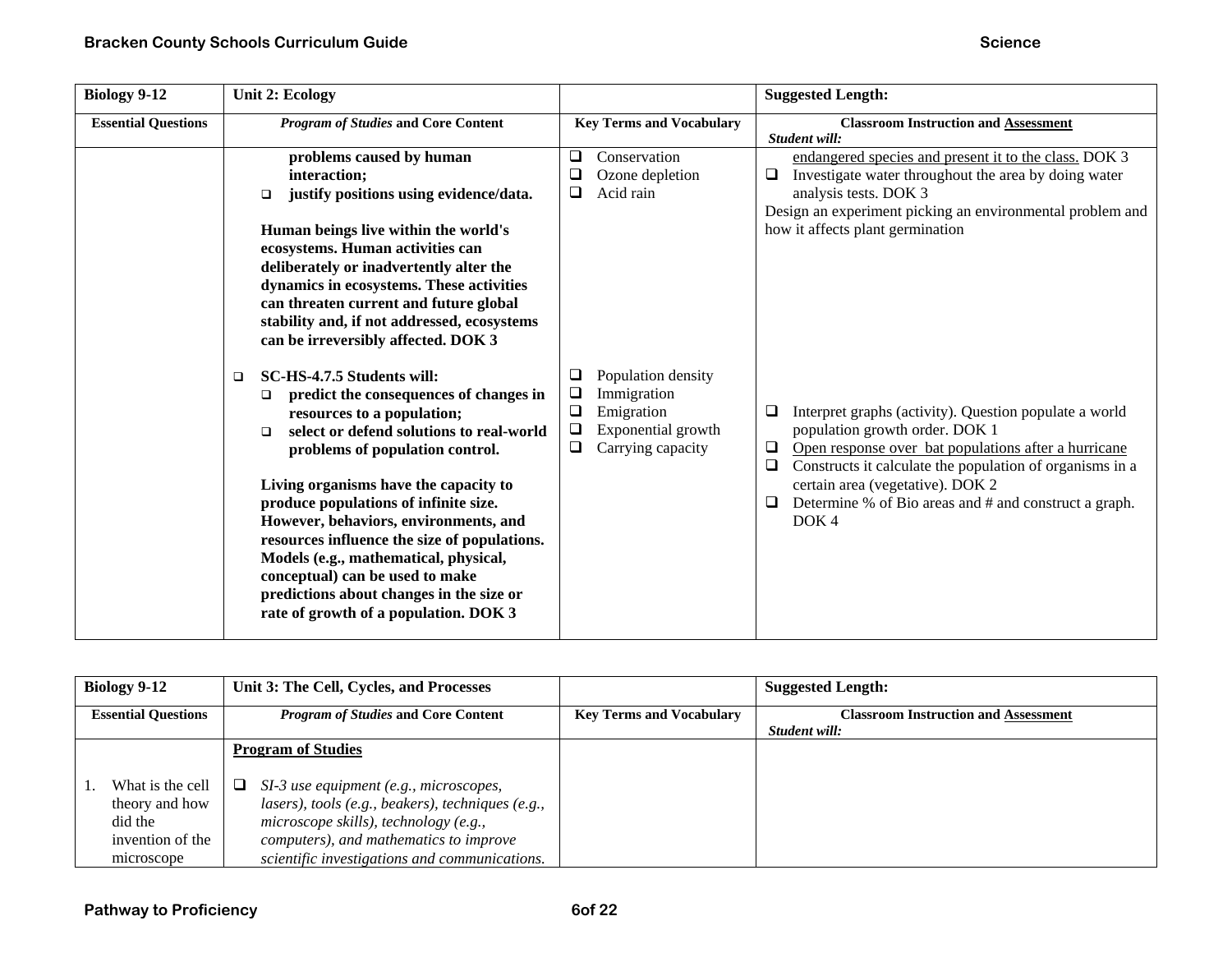|    | <b>Biology 9-12</b>                                                           | Unit 3: The Cell, Cycles, and Processes                                                                                                                                                                                                      |                                                                                          | <b>Suggested Length:</b>                                                                                                                                                                                                                         |
|----|-------------------------------------------------------------------------------|----------------------------------------------------------------------------------------------------------------------------------------------------------------------------------------------------------------------------------------------|------------------------------------------------------------------------------------------|--------------------------------------------------------------------------------------------------------------------------------------------------------------------------------------------------------------------------------------------------|
|    | <b>Essential Questions</b>                                                    | <b>Program of Studies and Core Content</b>                                                                                                                                                                                                   | <b>Key Terms and Vocabulary</b>                                                          | <b>Classroom Instruction and Assessment</b><br>Student will:                                                                                                                                                                                     |
|    | affect/influence<br>what we know<br>about cells?                              | SI-4 use evidence, logic, and scientific<br>Q.<br>knowledge to develop and revise scientific<br>explanations and models.<br>SI-5 communicate designs, procedures, and<br>⊔                                                                   |                                                                                          |                                                                                                                                                                                                                                                  |
| 2. | How can I<br>determine if the<br>cell is an animal<br>or plant?               | results of scientific investigations.<br>$\Box$ LS-1 investigate cell structures, their<br>functions (e.g., chemical reactions), and how<br>DNA guides their functions.<br>LS-2 investigate cell regulation,<br>□                            |                                                                                          |                                                                                                                                                                                                                                                  |
| 3. | Why is cell<br>specialization<br>important to<br>multi-cellular<br>organisms? | differentiation, and how the process of<br>photosynthesis provides a vital connection<br>between the Sun and energy needs of living<br>systems.<br>$\Box$ LS-3 investigate how DNA carries<br>instructions for specifying characteristics of |                                                                                          |                                                                                                                                                                                                                                                  |
| 4. | What can the<br>major events of<br>the cell cycle<br>tell me?                 | organisms.<br>$\Box$ LS-4 investigate encoding and replication of<br>genetic information.<br>LS-11 recognize that living systems require                                                                                                     |                                                                                          |                                                                                                                                                                                                                                                  |
| 5. | What roles do<br>membranes play<br>in maintaining<br>homeostasis and          | continuous input of energy.<br>$\Box$ LS-12 investigates photosynthesis, cellular<br>respiration, and the energy relationships<br>among them.                                                                                                |                                                                                          |                                                                                                                                                                                                                                                  |
|    | in harvesting<br>energy?                                                      | <b>Core Content</b><br>SC-08-3.4.1 Students will explain the                                                                                                                                                                                 | Cell<br>❏                                                                                | Discuss the history of the cell. Use graphic organizers<br>⊔                                                                                                                                                                                     |
| 6. | Have you ever<br>wonder about<br>the relationship<br>between                  | ⊔<br>relationship between structure and<br>function of the cell components using a<br>variety of representations.                                                                                                                            | Cell theory<br>❏<br>$\Box$<br>Cell membrane<br>$\Box$<br>Cell wall<br>$\Box$<br>Nucleus  | to compare characteristics of oldest known cells to<br>modern cells. Show an illustrated timeline documenting<br>milestones in the development of the cell theory (book)<br>Identify the parts of a prokaryotic cell to the eukaryotic<br>$\Box$ |
|    | photosynthesis<br>& respiration?                                              | Observations of cells and analysis of cell<br>representations point out that cells have<br>particular structures that underlie their                                                                                                         | $\Box$<br>Cytoplasm<br>$\Box$<br>Prokaryote<br>$\Box$<br>Eukaryote                       | cell. Illustrate each and using a Venn-diagram &<br>compare the two. DOK 2<br>Describe the functions of cell structures and produce<br>$\Box$                                                                                                    |
| 7. | How are<br>fermentation<br>and respiration<br>similar                         | function. Every cell is surrounded by a<br>membrane that separates it from the<br>outside world. Inside the cell is a<br>concentrated mixture of thousands of                                                                                | $\Box$<br>Organism<br>$\Box$<br>Chromatin<br>$\Box$<br>Chromosome<br>$\Box$<br>Nucleolus | photo essay or drawing of basic cell structures. DOK 2<br>Observe, sketch, and compare onion cells, leaf and<br>$\Box$<br>human cheek cells and others. Identify structural<br>anatomy and function of organelles. DOK 2                         |
|    | /different?                                                                   | different molecules that form a variety of                                                                                                                                                                                                   | $\Box$<br>Cytoskeleton                                                                   | $\Box$ Compare and contrast animal and plant cells by using a                                                                                                                                                                                    |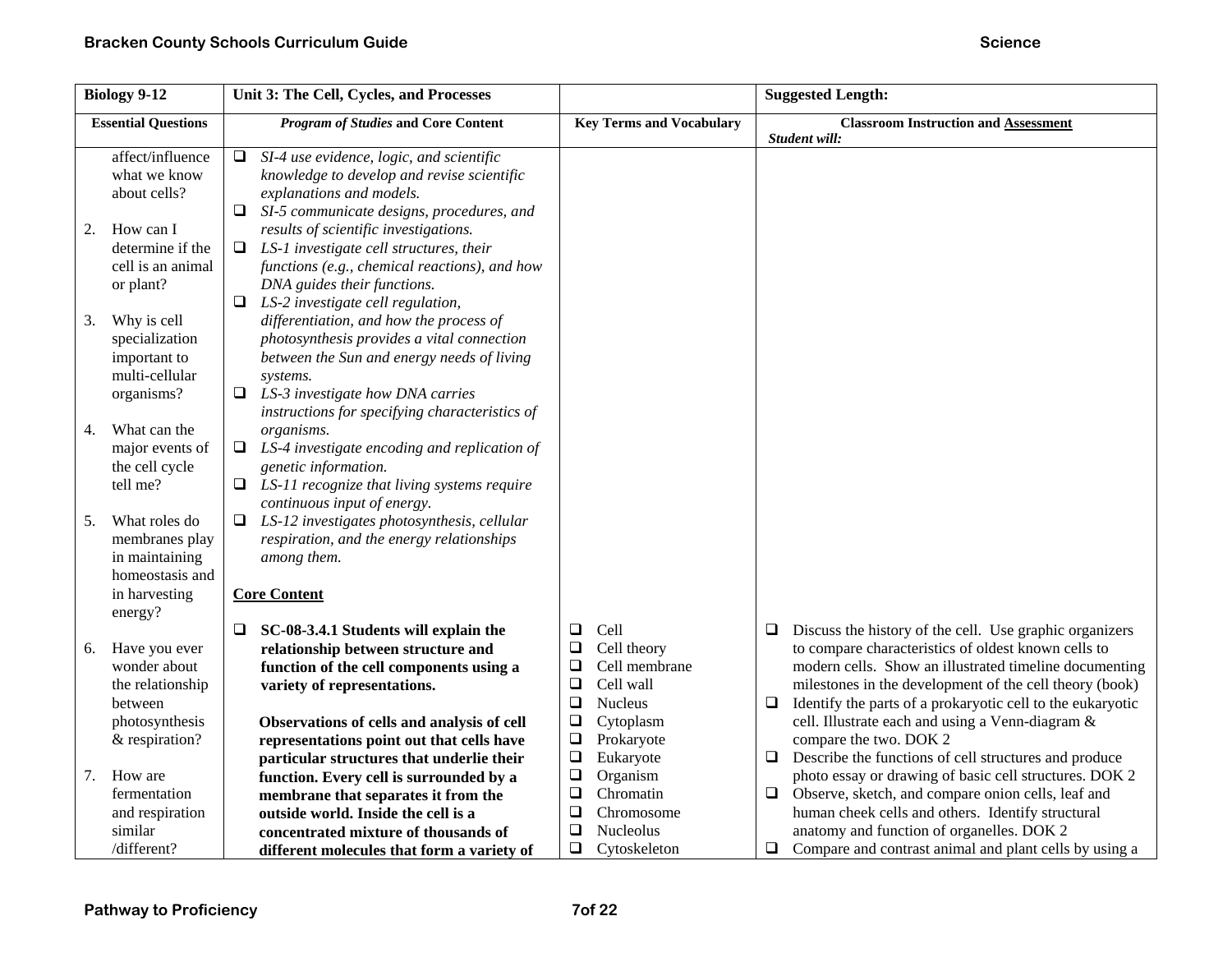| <b>Biology 9-12</b>        | Unit 3: The Cell, Cycles, and Processes                                                                                                                                                                                                                                                                                                                                                                                                                                                                                                                                                                  |                                                                                                                                                                                                                                                            | <b>Suggested Length:</b>                                                                                                                                                                                                                                                                                                                                                                                                                                                                                                                                                                                                                                                                                                                                                                                   |
|----------------------------|----------------------------------------------------------------------------------------------------------------------------------------------------------------------------------------------------------------------------------------------------------------------------------------------------------------------------------------------------------------------------------------------------------------------------------------------------------------------------------------------------------------------------------------------------------------------------------------------------------|------------------------------------------------------------------------------------------------------------------------------------------------------------------------------------------------------------------------------------------------------------|------------------------------------------------------------------------------------------------------------------------------------------------------------------------------------------------------------------------------------------------------------------------------------------------------------------------------------------------------------------------------------------------------------------------------------------------------------------------------------------------------------------------------------------------------------------------------------------------------------------------------------------------------------------------------------------------------------------------------------------------------------------------------------------------------------|
| <b>Essential Questions</b> | <b>Program of Studies and Core Content</b>                                                                                                                                                                                                                                                                                                                                                                                                                                                                                                                                                               | <b>Key Terms and Vocabulary</b>                                                                                                                                                                                                                            | <b>Classroom Instruction and Assessment</b><br>Student will:                                                                                                                                                                                                                                                                                                                                                                                                                                                                                                                                                                                                                                                                                                                                               |
|                            | specialized structures. These structures<br>carry out specific cell functions. DOK 3                                                                                                                                                                                                                                                                                                                                                                                                                                                                                                                     | Microtubule<br>$\Box$<br>Microfilament<br>$\Box$<br>$\Box$<br>Ribosome<br>$\Box$<br>Endoplasmic reticulum<br>$\Box$<br>Golgi apparatus<br>Lysosome<br>$\Box$<br>$\Box$<br>Vacuole<br>$\Box$<br>Chloroplast<br>$\Box$<br>Mitochondria<br>Lipid bilayer<br>❏ | Venn-diagram and write an essay about the comparison.<br>DOK <sub>2</sub><br>$\Box$<br>Assess by open response by choosing 4 organelles and<br>comparing them to the parts of a school and a<br>vocabulary quiz over terms. DOK 3                                                                                                                                                                                                                                                                                                                                                                                                                                                                                                                                                                          |
|                            | SC-HS-3.4.2 Students will understand that<br>❏<br>most cell functions involve chemical<br>reactions. Food molecules taken into cells<br>react to provide the chemical constituents<br>needed to synthesize other molecules. Both<br>breakdown and synthesis are made possible<br>by a large set of protein catalysts, called<br>enzymes. The breakdown of some of the food<br>molecules enables the cell to store energy in<br>specific chemicals that are used to carry out<br>the many functions of the cell.                                                                                          | ATP/ADP<br>Q.                                                                                                                                                                                                                                              | Design an experiment to investigate how temperature<br>❏<br>affects the rate of enzyme-catalyed reactions. Write up a<br>LAB report on your experimental design detailing all<br>the steps of the scientific process. DOK 4                                                                                                                                                                                                                                                                                                                                                                                                                                                                                                                                                                                |
|                            | SC-HS-3.4.3 Students will:<br>□<br>describe cell regulation (enzyme<br>$\Box$<br>function, diffusion, osmosis,<br>homeostasis);<br>predict consequences of<br>$\Box$<br>internal/external environmental<br>change on cell function/regulation.<br>Cell functions are regulated. Regulation<br>occurs both through changes in the activity<br>of the functions performed by proteins and<br>through selective expression of individual<br>genes. This regulation allows cells to<br>respond to their internal and external<br>environments and to control and<br>coordinate cell growth and division. DOK | Diffusion<br>❏<br>Osmosis<br>❏<br>$\Box$<br>Active transport<br>$\Box$<br>Passive transport<br>$\Box$<br>Selective permability<br>Endocytosis<br>$\Box$<br>$\Box$<br>Exocytosis                                                                            | $\Box$ Investigate the process of osmosis in how solute<br>concentration affect the movement of water across a<br>biological membrane using two decalcified chicken<br>eggs, and testing each one in corn syrup and distilled<br>water then recording the mass every 10 for an hour.<br>Students will determine the percent mass change then<br>graph the results and infer the changes of the masses in<br>the eggs using the terms isotonic, hypertonic, and<br>hypotonic. (lab manual pg. 85) DOK 3<br>Written assessment (MC) with open response. DOK 3<br>□<br>$\Box$ Investigate life cycles of cells. Examine videos, slides,<br>or photographs of various stages of mitosis and<br>interphase. DOK 2<br>Compare each step of cell cycle by illustrating and<br>$\Box$<br>writing about each. DOK 2 |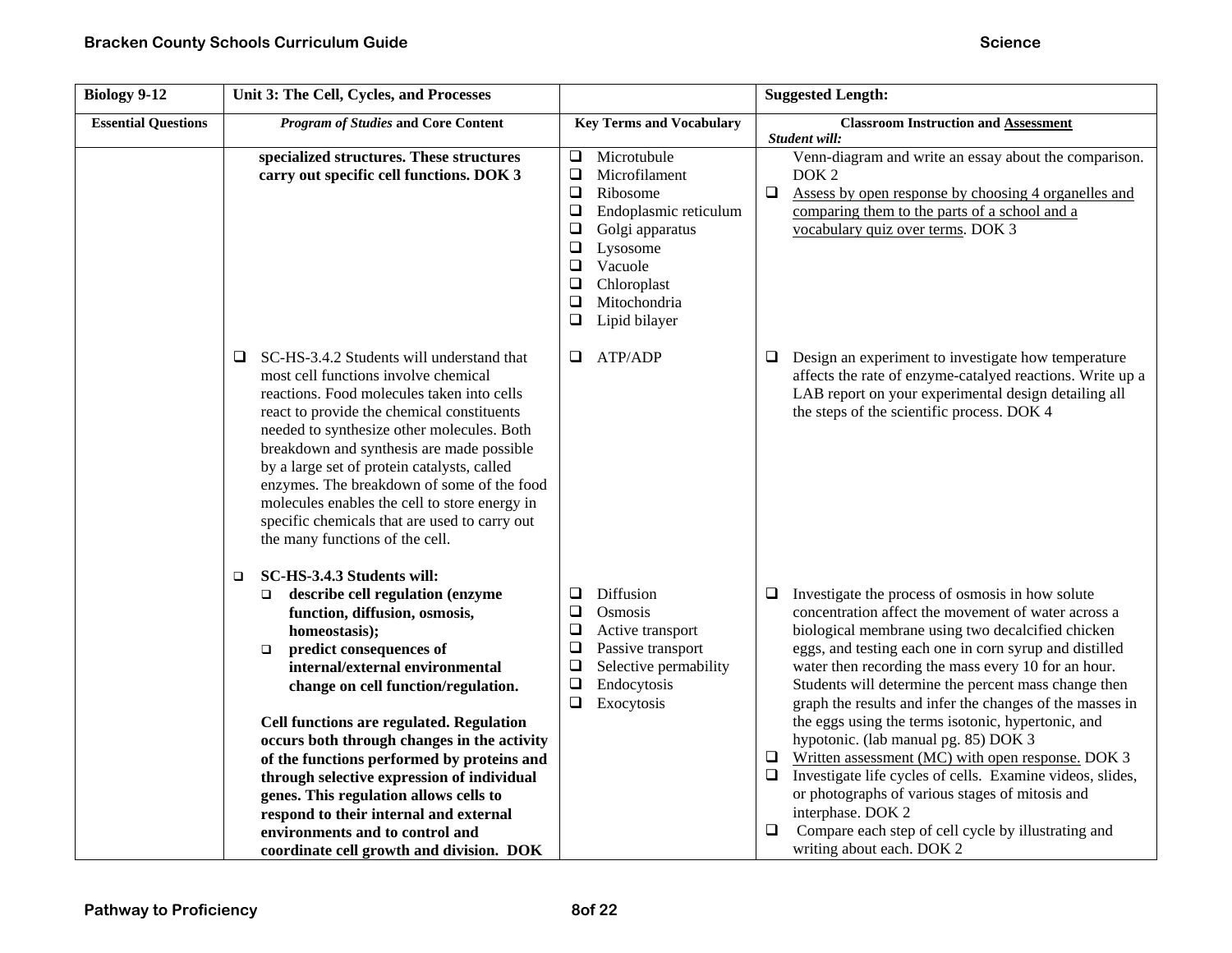| <b>Biology 9-12</b>        | Unit 3: The Cell, Cycles, and Processes                                                                                                                                                                                                                                                                                                                                                                                                               |                                                                                                                                                                               | <b>Suggested Length:</b>                                                                                                                                                                                                                                                                                                                                                                                                                                                                                                                                                                                                                                                                                                                                                                                                                                                                                                          |
|----------------------------|-------------------------------------------------------------------------------------------------------------------------------------------------------------------------------------------------------------------------------------------------------------------------------------------------------------------------------------------------------------------------------------------------------------------------------------------------------|-------------------------------------------------------------------------------------------------------------------------------------------------------------------------------|-----------------------------------------------------------------------------------------------------------------------------------------------------------------------------------------------------------------------------------------------------------------------------------------------------------------------------------------------------------------------------------------------------------------------------------------------------------------------------------------------------------------------------------------------------------------------------------------------------------------------------------------------------------------------------------------------------------------------------------------------------------------------------------------------------------------------------------------------------------------------------------------------------------------------------------|
| <b>Essential Questions</b> | <b>Program of Studies and Core Content</b>                                                                                                                                                                                                                                                                                                                                                                                                            | <b>Key Terms and Vocabulary</b>                                                                                                                                               | <b>Classroom Instruction and Assessment</b><br>Student will:                                                                                                                                                                                                                                                                                                                                                                                                                                                                                                                                                                                                                                                                                                                                                                                                                                                                      |
|                            | $\overline{2}$                                                                                                                                                                                                                                                                                                                                                                                                                                        |                                                                                                                                                                               | Investigate the many different faces of cancer. Teacher<br>$\Box$<br>will discuss about cancer by asking question and do<br>little activity on the probabilities of getting cancer.<br>Students will then work as team and be a fictitious<br>person given by the teacher in an envelope. The team<br>will summarize each person's cancer about the age, risk<br>factors, genetics, etc. each team will discuss their results<br>to other members and will do a class survey about<br>cancer and each person will draw conclusions about<br>their findings. DOK 2<br>Assessment - Arrange terms of the cell cycle in a<br>⊔<br>graphic organizer such as concept map. DOK 2<br>Identify and describe the phases of the cell cycle in<br>□<br>onion root tip plants- lab investigation. DOK 3<br>$\Box$<br>Written assessment and open response over the cell<br>cycle and compare and contrast animal and plant<br>mitosis. DOK 2 |
|                            | SC-HS-3.4.4 Students will understand that<br>Q.<br>plant cells contain chloroplasts, the site of<br>photosynthesis. Plants and many<br>microorganisms (e.g., Euglena) use solar<br>energy to combine molecules of carbon<br>dioxide and water into complex, energy-rich<br>organic compounds and release oxygen to the<br>environment. This process of photosynthesis<br>provides a vital link between the Sun and<br>energy needs of living systems. | Photosynthesis<br>$\Box$<br>$\Box$<br>Calvin cycle<br>$\Box$<br>Light reaction<br>$\Box$<br>Photosystem I &II<br>$\Box$<br>Stroma<br>Thylakoids<br>❏<br>Chlorophyll<br>$\Box$ | Explain and discuss energy relationships between<br>$\Box$<br>photosynthesis and respiration. Use video and overhead<br>transparencies to explain both mechanisms of<br>photosynthesis and respiration and complete handouts<br>and a graphic organizer over both. DOK 2<br>Design an experiment to investigate the relative effects<br>❏<br>of light wavelength, temperature, CO2.etc. on the rate of<br>photosynthesis (Biolab handout 10) DOK 3<br>Measure time and identify gas using bromothymol blue<br>$\Box$<br>indicator on aquatic plants or evergreens at different<br>distances. Note: CBLS and dissolved O2 probes maybe<br>used to measure gas production. DOK 2                                                                                                                                                                                                                                                    |
|                            | SC-08-3.4.2 Students will understand that in<br>⊔<br>the development of multicellular organisms,<br>cells multiply (mitosis) and differentiate to<br>form many specialized cells, tissues, and<br>organs.                                                                                                                                                                                                                                             | Cell specialization<br>$\Box$<br>$\Box$<br>Mitosis<br>$\Box$<br>Interphase<br>$\Box$<br>Cell cycle<br>Cytokinesis<br>❏<br>$\Box$<br>Prophase<br>$\Box$<br>Metaphase           |                                                                                                                                                                                                                                                                                                                                                                                                                                                                                                                                                                                                                                                                                                                                                                                                                                                                                                                                   |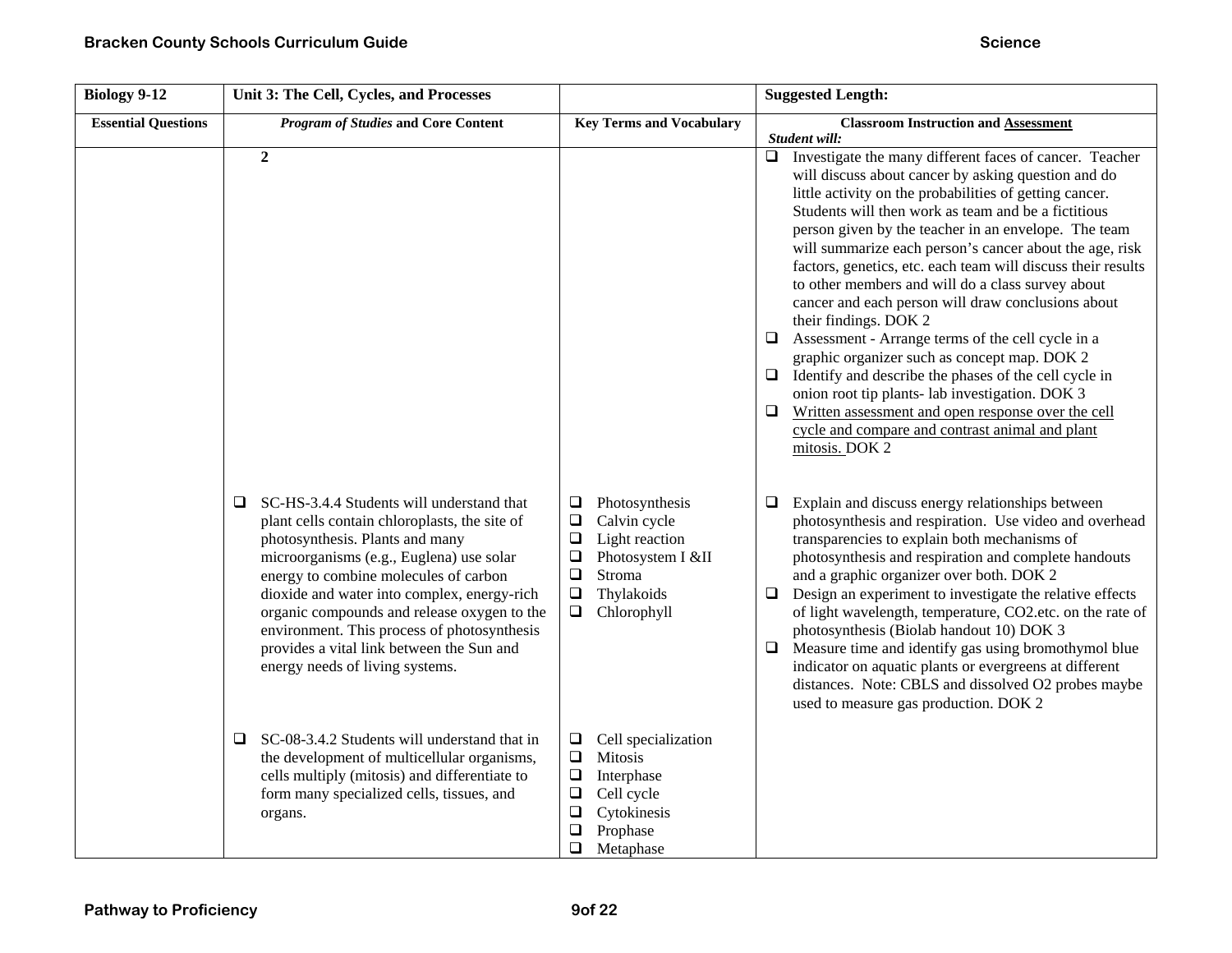| <b>Biology 9-12</b>        | Unit 3: The Cell, Cycles, and Processes                                                                                                                                                                                                                                                                                                                                                                                                                                                                                                                                        |                                                                                                                                                             | <b>Suggested Length:</b>                                                                                                                                                                                                                                                                                                                                                                                                                                                                                                                                                                         |
|----------------------------|--------------------------------------------------------------------------------------------------------------------------------------------------------------------------------------------------------------------------------------------------------------------------------------------------------------------------------------------------------------------------------------------------------------------------------------------------------------------------------------------------------------------------------------------------------------------------------|-------------------------------------------------------------------------------------------------------------------------------------------------------------|--------------------------------------------------------------------------------------------------------------------------------------------------------------------------------------------------------------------------------------------------------------------------------------------------------------------------------------------------------------------------------------------------------------------------------------------------------------------------------------------------------------------------------------------------------------------------------------------------|
| <b>Essential Questions</b> | <b>Program of Studies and Core Content</b>                                                                                                                                                                                                                                                                                                                                                                                                                                                                                                                                     | <b>Key Terms and Vocabulary</b>                                                                                                                             | <b>Classroom Instruction and Assessment</b><br>Student will:                                                                                                                                                                                                                                                                                                                                                                                                                                                                                                                                     |
|                            | SC-HS-4.6.10 Students will:<br>□<br>identify the components and<br>□<br>mechanisms of energy stored and<br>released from food molecules<br>(photosynthesis and respiration).<br>apply information to real-world<br>□<br>situations.<br>Energy is released when the bonds of food<br>molecules are broken and new compounds<br>with lower energy bonds are formed. Cells<br>usually store this energy temporarily in the<br>phosphate bonds of adenosine triphosphate<br>(ATP). During the process of cellular<br>respiration, some energy is lost as heat.<br>DOK <sub>3</sub> | Telophase<br>Q<br>Aerobic respiration<br>⊔<br>Anaerobic respiration<br>⊔<br>Electron transport chain<br>Fermemtation<br>▁<br>Kreb cycle<br>Lactic acid<br>⊔ | Describe fermentation lab to determine rates of<br>ப<br>fermentation using yeast and sugar, and artificial<br>sweetener in a zip-lock bag. Observe what happens by<br>taking temperature, ph and products produced and write<br>a lab report over your findings. DOK 4<br>Written assessment comparing photosynthesi and<br>❏<br>respiration- open response.<br>$\Box$<br>Design an experiment to investigate how temperature<br>affects the rate of enzyme-catalyzed reaction. Write up<br>a lab report on your experimental design detailing all the<br>steps of the scientific process. DOK 4 |

| <b>Biology 9-12</b>                                        | <b>Unit 4: Genetics</b>                                                                                                                                       |                                 | <b>Suggested Length:</b>                                     |
|------------------------------------------------------------|---------------------------------------------------------------------------------------------------------------------------------------------------------------|---------------------------------|--------------------------------------------------------------|
| <b>Essential Questions</b>                                 | <b>Program of Studies and Core Content</b>                                                                                                                    | <b>Key Terms and Vocabulary</b> | <b>Classroom Instruction and Assessment</b><br>Student will: |
|                                                            | <b>Program of Studies</b>                                                                                                                                     |                                 |                                                              |
| How are<br>inherited traits<br>passed on from<br>parent to | AC-3 explore the impact of scientific<br>⊔<br>knowledge and discoveries on personal and<br>community health.<br>SI-4 use evidence, logic, and scientific<br>⊔ |                                 |                                                              |
| offspring?                                                 | knowledge to develop and revise scientific<br>explanations and models.                                                                                        |                                 |                                                              |
| How do the<br>general                                      | SI-6 review and analyze scientific<br>⊔<br>investigations and explanations of others.                                                                         |                                 |                                                              |
| principles of<br>genetics apply<br>to humans?              | LS-3 investigate how DNA carries<br>⊔<br>instructions for specifying characteristics of<br><i>organisms.</i>                                                  |                                 |                                                              |
| What are some                                              | LS-4 investigate encoding and replication of<br>genetic information.                                                                                          |                                 |                                                              |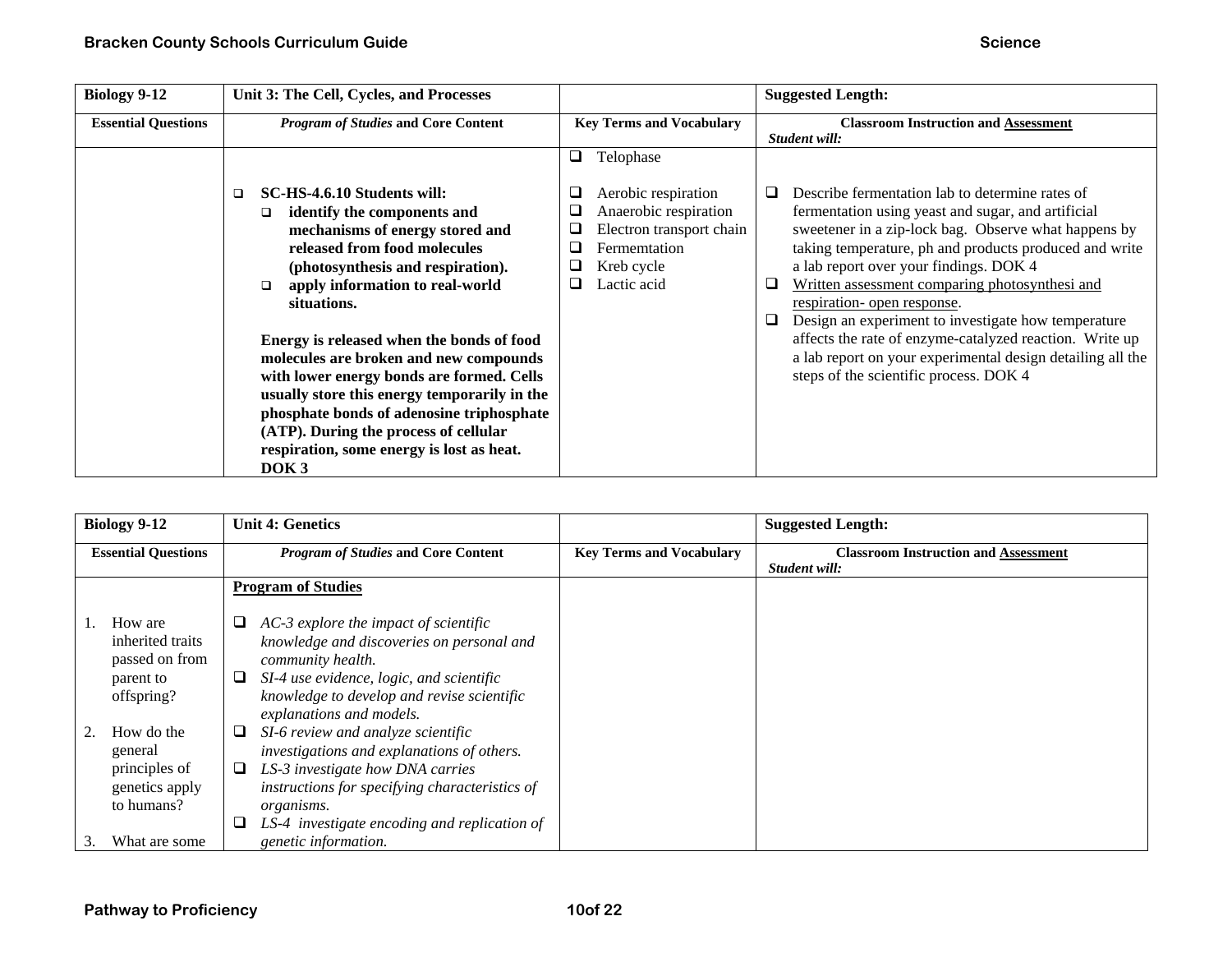| <b>Biology 9-12</b>                                                                                                                             | <b>Unit 4: Genetics</b>                                                                                                                                                                                                                                                                                                                                                 |                                                                                                                                                                                                                                                                                                                                                                                                                                                                                                                                                                                                                                                                                                                                           | <b>Suggested Length:</b>                                                                                                                                                                                                                                                                                                                                                                                                                                                                                                                                                                                                                                                                                                                                                                                                                                                                                                                                                                                                                                                                                                                                                                                                                                                                                                                                                                                                                                                                                                                                                                        |
|-------------------------------------------------------------------------------------------------------------------------------------------------|-------------------------------------------------------------------------------------------------------------------------------------------------------------------------------------------------------------------------------------------------------------------------------------------------------------------------------------------------------------------------|-------------------------------------------------------------------------------------------------------------------------------------------------------------------------------------------------------------------------------------------------------------------------------------------------------------------------------------------------------------------------------------------------------------------------------------------------------------------------------------------------------------------------------------------------------------------------------------------------------------------------------------------------------------------------------------------------------------------------------------------|-------------------------------------------------------------------------------------------------------------------------------------------------------------------------------------------------------------------------------------------------------------------------------------------------------------------------------------------------------------------------------------------------------------------------------------------------------------------------------------------------------------------------------------------------------------------------------------------------------------------------------------------------------------------------------------------------------------------------------------------------------------------------------------------------------------------------------------------------------------------------------------------------------------------------------------------------------------------------------------------------------------------------------------------------------------------------------------------------------------------------------------------------------------------------------------------------------------------------------------------------------------------------------------------------------------------------------------------------------------------------------------------------------------------------------------------------------------------------------------------------------------------------------------------------------------------------------------------------|
| <b>Essential Questions</b>                                                                                                                      | <b>Program of Studies and Core Content</b>                                                                                                                                                                                                                                                                                                                              | <b>Key Terms and Vocabulary</b>                                                                                                                                                                                                                                                                                                                                                                                                                                                                                                                                                                                                                                                                                                           | <b>Classroom Instruction and Assessment</b>                                                                                                                                                                                                                                                                                                                                                                                                                                                                                                                                                                                                                                                                                                                                                                                                                                                                                                                                                                                                                                                                                                                                                                                                                                                                                                                                                                                                                                                                                                                                                     |
| potential<br>problems<br>associated with<br>genetic<br>engineering?<br>How are the<br>4.<br>expressions and<br>activity of genes<br>controlled? | <b>Core Content</b><br>SC-HS-3.4.6 Students will understand that in<br>❏.<br>all organisms and viruses, the instructions for<br>specifying the characteristics are carried in<br>nucleic acids. The chemical and structural<br>properties of nucleic acids determine how the<br>genetic information that underlies heredity is<br>both encoded in genes and replicated. | Gregor Mendel<br>$\Box$<br>$\Box$<br>Heredity<br>$\Box$<br>Heterozygous<br>$\Box$<br>Homozygous<br>$\Box$<br>Phenotype<br>$\Box$<br>Genotype<br>$\Box$<br>Genes<br>$\Box$<br>Hybrid<br>$\Box$<br>Law of dominance<br>Law of segregation<br>❏<br>Law of independent<br>❏<br>assortment<br>$\Box$<br>Dominant<br>$\Box$<br>Recessive<br>Monohybrid<br>□<br>$\Box$<br>Dihybrid<br>$\Box$<br>Probability<br>$\Box$<br>Punnett square<br>Pedigree<br>$\Box$<br>$\Box$<br>Incomplete dominance<br>Codominance<br>$\Box$<br>$\Box$<br>Multiple alleles<br>Polygenic traits<br>$\Box$<br>$\Box$<br>Polyploidy<br>Nondisjunction<br>$\Box$<br>disorders<br><b>DNA</b><br>$\Box$<br>$\Box$<br><b>RNA</b><br>$\Box$<br>Adenine<br>$\Box$<br>Cytosine | Student will:<br>Discuss the experiments of Mendel, genetic terms and<br>⊔<br>write a summary over his three principles of genetics.<br>A video will be shown outlining the his principles and<br>use transparencies to help students understand his<br>principles of heredity and why is known as the "Father<br>of Genetics." DOK 2<br>$\Box$<br>Demonstrate the process of doing Punnett squares and<br>students will practice these for monohybrid and<br>dihybrid crosses. DOK 2<br>$\Box$<br>Assess students doing Punnett squares and genetic<br>vocabulary terms. DOK 2<br>Solve genetic problems by solving problems dealing<br>$\Box$<br>with paternity, hospital mistakes, and criminal cases.<br>DOK <sub>3</sub><br>Investigate how traits are inherited by tossing coins<br>□<br>and observe how the results of different allele<br>combinations produce certain traits. Students will<br>determine their offspring and draw the face of their<br>child and analyze their findings in written summary.<br>(lab manual pg. 107) DOK 3<br>$\Box$<br>Discuss about pedigrees, diseases, disorders and how<br>genetic counselors use this to determine and to show<br>parents the probability of passing genetic diseases to<br>their offspring. Students will practice doing these<br>pedigree and develop their own pedigree using a<br>specific trait like tongue rolling, etc for three<br>generations. DOK 3<br>Examine DNA and RNA structures. Compare and<br>$\Box$<br>contrast by using a Venn-Diagram, then construct a<br>model of each and demonstrate how DNA replicates. |
|                                                                                                                                                 |                                                                                                                                                                                                                                                                                                                                                                         | Thymine<br>□<br>$\Box$<br>Guanine<br>Nucleotide<br>$\Box$<br>$\Box$<br>Uracil<br>Nitrogenous bases<br>❏                                                                                                                                                                                                                                                                                                                                                                                                                                                                                                                                                                                                                                   | DOK <sub>3</sub><br>Investigate protein synthesis including transcription<br>□<br>and translation. Show a video about this process and<br>have students construct a flow chart how each works.<br>DOK <sub>2</sub>                                                                                                                                                                                                                                                                                                                                                                                                                                                                                                                                                                                                                                                                                                                                                                                                                                                                                                                                                                                                                                                                                                                                                                                                                                                                                                                                                                              |
|                                                                                                                                                 |                                                                                                                                                                                                                                                                                                                                                                         | ◻<br>Protein synthesis                                                                                                                                                                                                                                                                                                                                                                                                                                                                                                                                                                                                                                                                                                                    |                                                                                                                                                                                                                                                                                                                                                                                                                                                                                                                                                                                                                                                                                                                                                                                                                                                                                                                                                                                                                                                                                                                                                                                                                                                                                                                                                                                                                                                                                                                                                                                                 |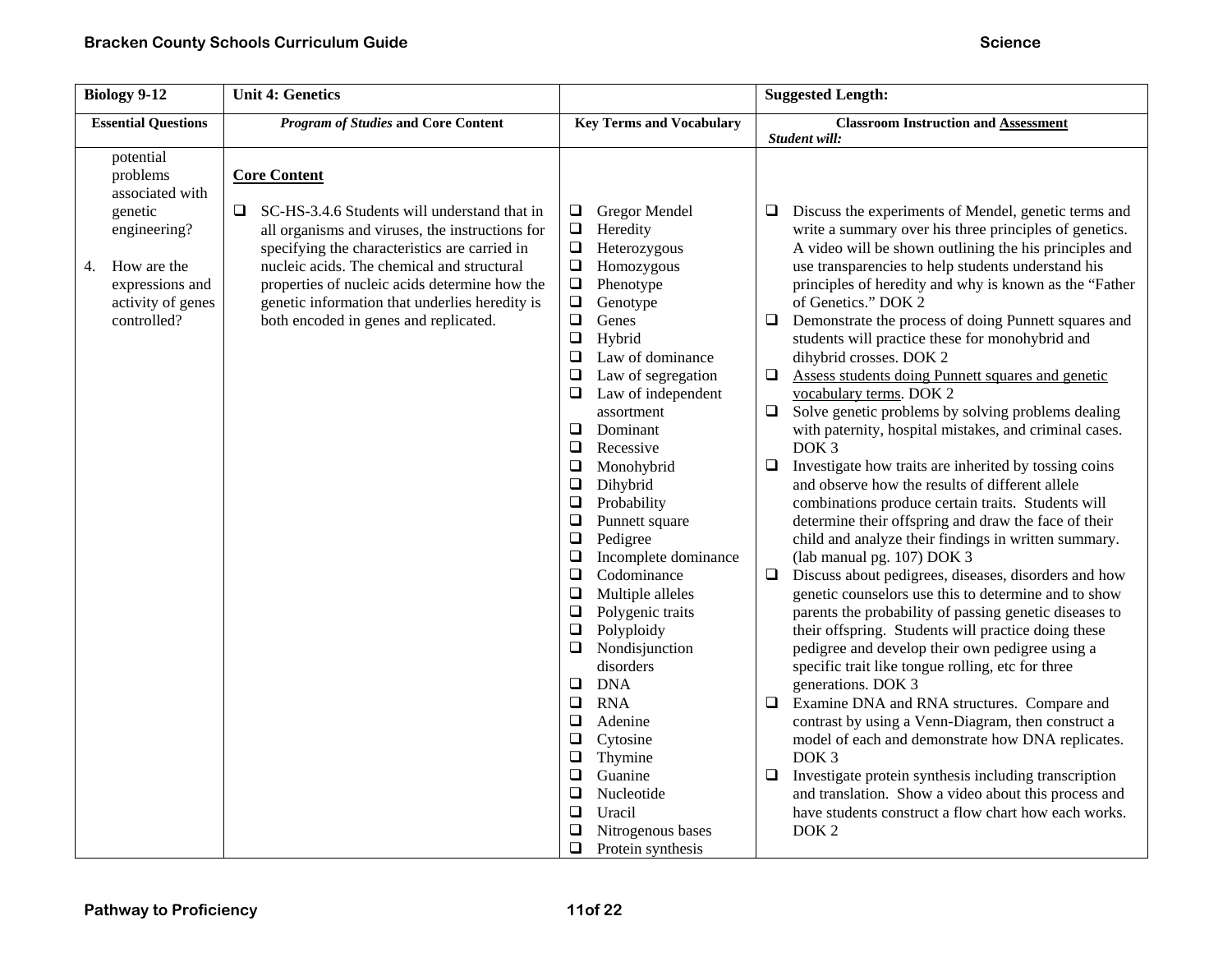| <b>Biology 9-12</b>        | <b>Unit 4: Genetics</b>                                                                                                                                                                                                                                                                                                                                                                                                                                                                                                                                                                                                                                                                                                                                                                                                                                                                                                                                                                                                                       |                                                                                                                                                                                                                                                                                       | <b>Suggested Length:</b>                                                                                                                                                                                                                                                                                                                                                                                                                                                                                                                                                                                                                                                                                                                                                                             |
|----------------------------|-----------------------------------------------------------------------------------------------------------------------------------------------------------------------------------------------------------------------------------------------------------------------------------------------------------------------------------------------------------------------------------------------------------------------------------------------------------------------------------------------------------------------------------------------------------------------------------------------------------------------------------------------------------------------------------------------------------------------------------------------------------------------------------------------------------------------------------------------------------------------------------------------------------------------------------------------------------------------------------------------------------------------------------------------|---------------------------------------------------------------------------------------------------------------------------------------------------------------------------------------------------------------------------------------------------------------------------------------|------------------------------------------------------------------------------------------------------------------------------------------------------------------------------------------------------------------------------------------------------------------------------------------------------------------------------------------------------------------------------------------------------------------------------------------------------------------------------------------------------------------------------------------------------------------------------------------------------------------------------------------------------------------------------------------------------------------------------------------------------------------------------------------------------|
| <b>Essential Questions</b> | <b>Program of Studies and Core Content</b>                                                                                                                                                                                                                                                                                                                                                                                                                                                                                                                                                                                                                                                                                                                                                                                                                                                                                                                                                                                                    | <b>Key Terms and Vocabulary</b>                                                                                                                                                                                                                                                       | <b>Classroom Instruction and Assessment</b>                                                                                                                                                                                                                                                                                                                                                                                                                                                                                                                                                                                                                                                                                                                                                          |
|                            |                                                                                                                                                                                                                                                                                                                                                                                                                                                                                                                                                                                                                                                                                                                                                                                                                                                                                                                                                                                                                                               | Deoxyribose<br>$\Box$<br>Ribose<br>$\Box$<br>$\Box$<br>mRNA<br>$\Box$<br>tRNA<br>$\Box$<br>Transcription<br>Translation<br>$\Box$<br>$\Box$<br>Anticodon<br>$\Box$<br>Codon<br>$\Box$<br>Amino acid<br>Purines<br>$\Box$<br>❏<br>Pyrimidines<br>Replication<br>❏<br>□<br>Nucleie Acid | Student will:                                                                                                                                                                                                                                                                                                                                                                                                                                                                                                                                                                                                                                                                                                                                                                                        |
|                            | SC-HS-3.5.1 Students will:<br>$\Box$<br>predict the impact on species of<br>$\Box$<br>changes to 1) the potential for a species<br>to increase its numbers, $(2)$ the genetic<br>variability of offspring due to mutation<br>and recombination of genes, (3) a finite<br>supply of the resources required for<br>life, or (4) natural selection;<br>propose solutions to real-world<br>$\Box$<br>problems of endangered and extinct<br>species.<br>Species change over time. Biological<br>change over time is the consequence of the<br>interactions of (1) the potential for a<br>species to increase its numbers, (2) the<br>genetic variability of offspring due to<br>mutation and recombination of genes, (3) a<br>finite supply of the resources required for<br>life, and (4) natural selection. The<br>consequences of change over time provide<br>a scientific explanation for the fossil record<br>of ancient life forms and for the striking<br>molecular similarities observed among the<br>diverse species of living organisms. | $\Box$<br>Karotype<br>$\Box$<br>Mutation<br>$\Box$<br>Mutagens<br>$\Box$<br>Genetic engineering<br>$\Box$<br>Cloning<br>$\Box$<br>Selective breeding<br>$\Box$<br>Gene mutagen<br>$\Box$<br>Chromosomal m.<br>$\Box$<br>Frame shift mutation<br>❏<br>Inversion                        | Create an outlandish specimen and will explain why<br>❏<br>offspring produced in sexual reproduction are not<br>identical to either parent and then describe in their own<br>words the process by which traits are passed along to<br>offspring using the vocabulary in the unit. DOK 3<br>Investigate several genetic disorders and diseases to<br>❏<br>identify specific genetic disorders. Research and<br>report to class the phenotypic results of this disorder.<br>DOK <sub>2</sub><br>$\Box$<br>Written assessment (multiple choice) and open<br>response using punnett squares to interpret genetic<br>problems/mutations. DOK 3<br>Identify the type of mutations using diagrams of DNA<br>❏<br>sequences. DOK 2<br>Investigate gene frequency in a population of<br>⊔<br>organisms. DOK 3 |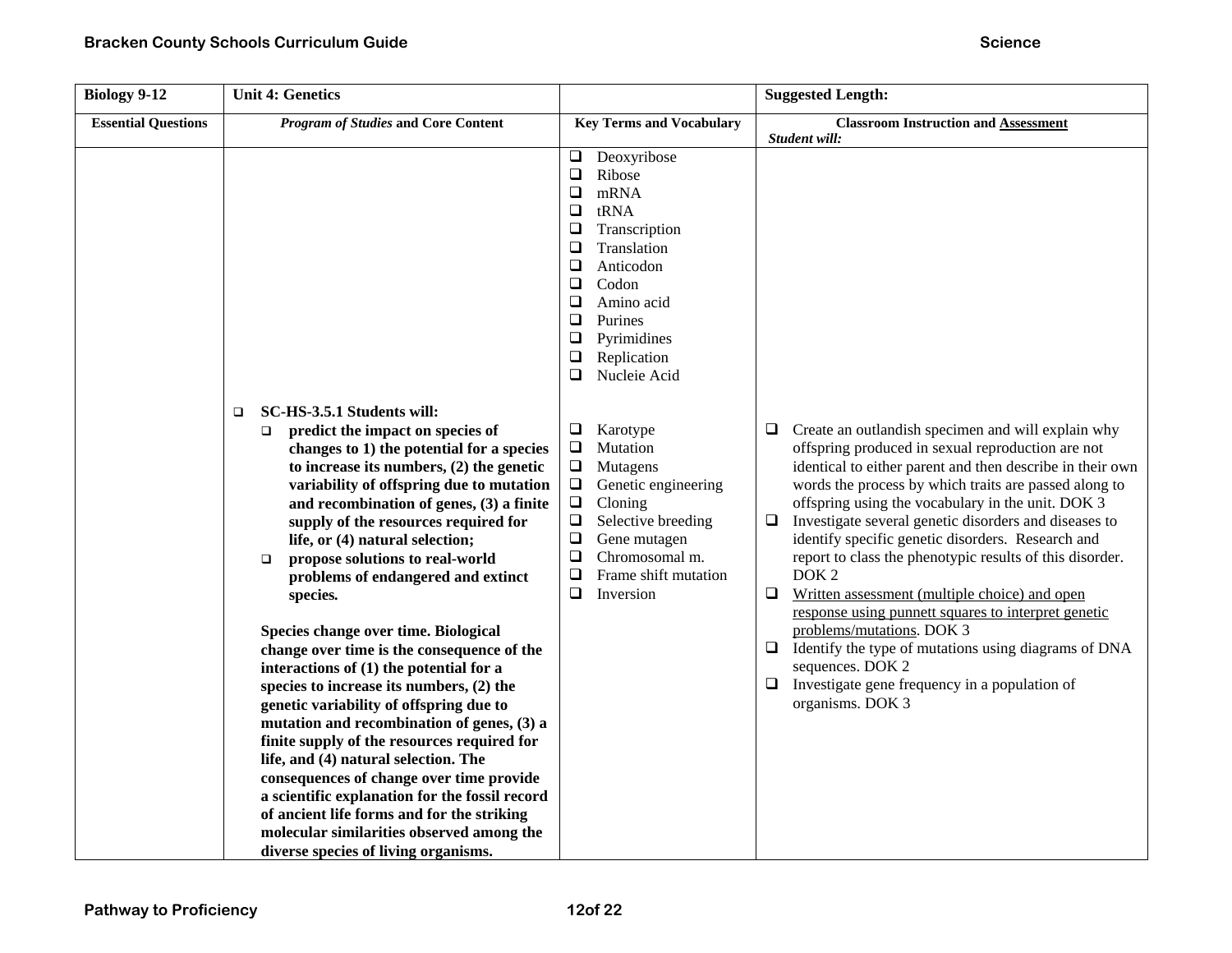| Biology 9-12               | <b>Unit 4: Genetics</b>                                                                                                                                                                                                                                                                                                      |                                 | <b>Suggested Length:</b>                                     |
|----------------------------|------------------------------------------------------------------------------------------------------------------------------------------------------------------------------------------------------------------------------------------------------------------------------------------------------------------------------|---------------------------------|--------------------------------------------------------------|
| <b>Essential Questions</b> | <b>Program of Studies and Core Content</b>                                                                                                                                                                                                                                                                                   | <b>Key Terms and Vocabulary</b> | <b>Classroom Instruction and Assessment</b><br>Student will: |
|                            | <b>Changes in DNA</b> (mutations) occur<br>spontaneously at low rates. Some of these<br>changes make no difference to the<br>organism, whereas others can change cells<br>and organisms. Only mutations in germ<br>cells have the potential to create the<br>variation that changes an organism's<br>future offspring. DOK 3 |                                 |                                                              |

|    | <b>Biology 9-12</b>                                                                              | <b>Unit 5: Evolution</b>                                                                                                                                                                                                                                          |                  |                                           |        | <b>Suggested Length:</b>                                                                                                                                                                   |
|----|--------------------------------------------------------------------------------------------------|-------------------------------------------------------------------------------------------------------------------------------------------------------------------------------------------------------------------------------------------------------------------|------------------|-------------------------------------------|--------|--------------------------------------------------------------------------------------------------------------------------------------------------------------------------------------------|
|    | <b>Essential Questions</b>                                                                       | <b>Program of Studies and Core Content</b>                                                                                                                                                                                                                        |                  | <b>Key Terms and Vocabulary</b>           |        | <b>Classroom Instruction and Assessment</b><br>Student will:                                                                                                                               |
|    |                                                                                                  | <b>Program of Studies</b>                                                                                                                                                                                                                                         |                  |                                           |        |                                                                                                                                                                                            |
|    | How has the<br>current theory<br>of evolution<br>lead to more<br>biodiversity?                   | SI-4 use evidence, logic, and scientific<br>⊔<br>knowledge to develop and revise scientific<br>explanations and models.<br>SI-6 review and analyze scientific<br>investigations and explanations of others.<br>AC-4 recognize how science influences              |                  |                                           |        |                                                                                                                                                                                            |
| 2. | What role does<br>genetics play in<br>evolution?                                                 | human population growth.<br>AC-10 recognize that scientific knowledge<br>□<br>comes from empirical standards, logical<br>arguments, skepticism, and is subject to                                                                                                 |                  |                                           |        |                                                                                                                                                                                            |
| 3. | How do the<br>concepts of<br>"natural<br>selection" fit<br>together in<br>terms of<br>evolution? | change as new evidence becomes available.<br>LS-5 examine how species change over time.<br>LS-6 examine diversity of organisms and<br>biological classification.<br>LS-15 analyze how patterns of behavior<br>ensure reproductive success.<br><b>Core Content</b> |                  |                                           |        |                                                                                                                                                                                            |
| 4. | What evidence<br>suggests that<br>species change<br>over time and<br>how is                      | SC-HS-3.5.2 Students will:<br>□<br>predict the success of patterns of<br>□<br>adaptive behaviors based on<br>evidence/data:                                                                                                                                       | ⊔<br>$\Box$<br>⊔ | Evolution<br>Fossils<br>Darwin<br>Malthus | □<br>u | Trace Darwin's voyage and summarize the patterns of<br>diversity among organisms of the Galapagos Islands.<br>DOK <sub>2</sub><br>Measure, calculate, and analyze differences in length of |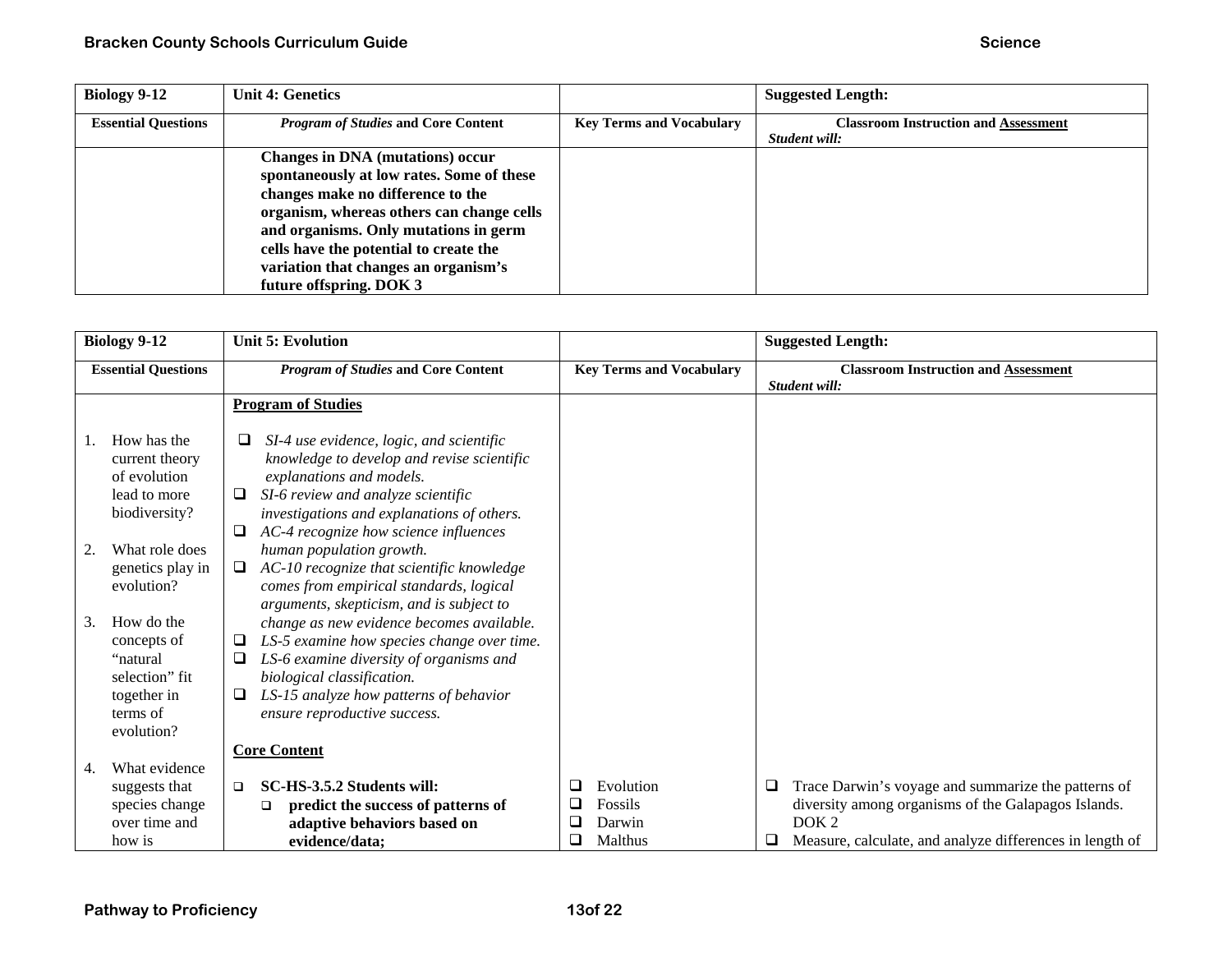| <b>Biology 9-12</b>        | <b>Unit 5: Evolution</b>                        |                                   | <b>Suggested Length:</b>                                          |
|----------------------------|-------------------------------------------------|-----------------------------------|-------------------------------------------------------------------|
| <b>Essential Questions</b> | <b>Program of Studies and Core Content</b>      | <b>Key Terms and Vocabulary</b>   | <b>Classroom Instruction and Assessment</b>                       |
|                            |                                                 |                                   | Student will:                                                     |
| biological                 | justify explanations of organism<br>$\Box$      | Natural selection<br>❏            | a sample of lima beans and predict how the data are               |
| classification             | survival based on scientific                    | $\Box$<br>Adaptation              | affected by sample size. (lab inquiry) DOK 3                      |
| used to explain            | understandings of behavior.                     | $\Box$<br>Gene pool               | Research different ideas of other scientists who played<br>$\Box$ |
| relationships              |                                                 | $\Box$<br><b>Mutations</b>        | in the role of evolution and a summary about their                |
| among diverse              | The broad patterns of behavior exhibited        | $\Box$<br>Relative frequency      | findings by explain their thinking. DOK 3                         |
| organisms?                 | by organisms have changed over time             | $\Box$<br>Speciation              | Written assessment – open response by illustrating<br>❏           |
|                            | through natural selection to ensure             | $\Box$<br>Reproductive isolation  | natural selection by using a make-believe scenario and            |
|                            | reproductive success. Organisms often live      | behavioral isolation              | have students pretend that a small group of humans is             |
|                            | in unpredictable environments, so their         | $\Box$<br>Geographic isolation    | rocketed at "warp speed" to Planet X has no ozone layer           |
|                            | behavioral responses must be flexible           | $\Box$<br>Temporal isolation      | but native plants and animals have evolved to live safely         |
|                            | enough to deal with uncertainty and             |                                   | there. Challenge students to describe and sketch specific         |
|                            | change. Behaviors often have an adaptive        |                                   | adaptations how descendants of the group of humans                |
|                            | logic. DOK 3                                    |                                   | would look and act after evolving for 100,000 years on            |
|                            |                                                 |                                   | Planet X. DOK 4                                                   |
|                            | SC-HS-3.4.7 Students will:<br>$\Box$            | Homologous structures<br>$\sqcup$ | Model adaptation by investigating how well each family<br>$\Box$  |
|                            | classify organisms into groups based<br>$\Box$  | ❏<br>Vestigial organs             | survives in a new environment. Working in groups of               |
|                            | on similarities;                                |                                   | three each member will play a Hunter, Seeder, or a                |
|                            | infer relationships based on internal<br>$\Box$ |                                   | Fisher. Students will use a coin to flip to code their            |
|                            | and external structures and chemical            |                                   | habitat and play a game of survival. DOK 3                        |
|                            | processes.                                      |                                   | Written assessment and open response. DOK 3<br>$\Box$             |
|                            |                                                 |                                   | $\Box$<br>Comparing adaptations of birds and survival benefits.   |
|                            | Biological classifications are based on how     |                                   | DOK <sub>2</sub>                                                  |
|                            | organisms are related. Organisms are            |                                   |                                                                   |
|                            | classified into a hierarchy of groups and       |                                   | Observe organisms from various groups and identify<br>$\Box$      |
|                            | subgroups based on similarities that reflect    |                                   | structures as homolgous structures/analogous structures           |
|                            | their relationships. Species is the most        |                                   | and connect structures with convergence /divergence               |
|                            | fundamental unit of classification.             |                                   | and defend. DOK 2                                                 |
|                            | Different species are classified by the         |                                   |                                                                   |
|                            | comparison and analysis of their internal       |                                   |                                                                   |
|                            | and external structures and the similarity      |                                   |                                                                   |
|                            | of their chemical processes. DOK 2              |                                   |                                                                   |

| Biology 9-12               | Unit 6: Classification                     |                                 | <b>Suggested Length:</b>                                     |
|----------------------------|--------------------------------------------|---------------------------------|--------------------------------------------------------------|
| <b>Essential Questions</b> | <i>Program of Studies</i> and Core Content | <b>Key Terms and Vocabulary</b> | <b>Classroom Instruction and Assessment</b><br>Student will: |
|                            | <b>Program of Studies</b>                  |                                 |                                                              |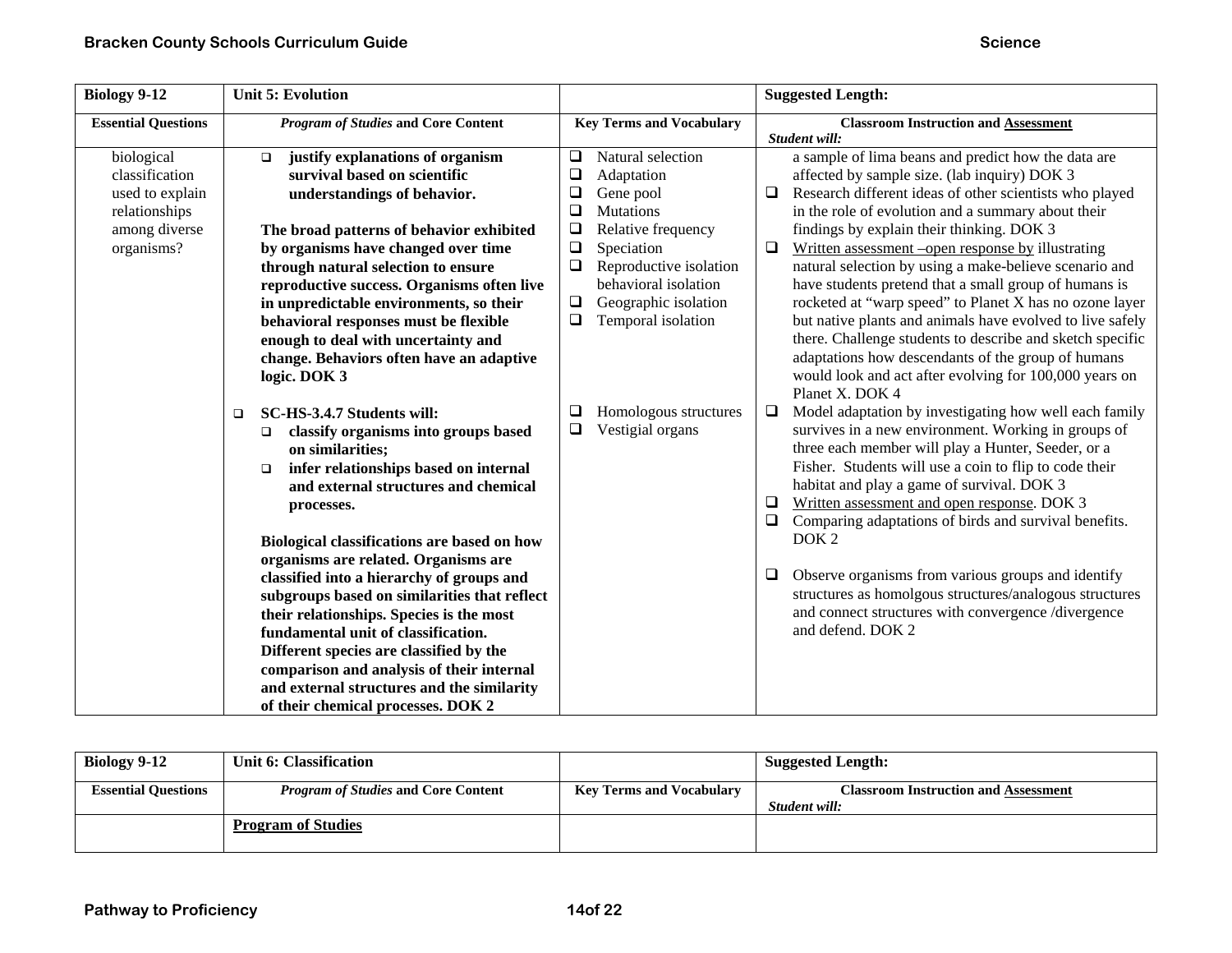| <b>Biology 9-12</b>                                                                                                                                                                                                                                                                                                          | <b>Unit 6: Classification</b>                                                                                                                                                                                                                                                                                                                                                                                                                                                                                                                                                                                                                                                                                                                                                                                                                                                                                                                                                                                                                                                                                                                                                                                                                                                                                                                                                                                                                                                                                                                                                     |                                                          | <b>Suggested Length:</b>                                     |
|------------------------------------------------------------------------------------------------------------------------------------------------------------------------------------------------------------------------------------------------------------------------------------------------------------------------------|-----------------------------------------------------------------------------------------------------------------------------------------------------------------------------------------------------------------------------------------------------------------------------------------------------------------------------------------------------------------------------------------------------------------------------------------------------------------------------------------------------------------------------------------------------------------------------------------------------------------------------------------------------------------------------------------------------------------------------------------------------------------------------------------------------------------------------------------------------------------------------------------------------------------------------------------------------------------------------------------------------------------------------------------------------------------------------------------------------------------------------------------------------------------------------------------------------------------------------------------------------------------------------------------------------------------------------------------------------------------------------------------------------------------------------------------------------------------------------------------------------------------------------------------------------------------------------------|----------------------------------------------------------|--------------------------------------------------------------|
| <b>Essential Questions</b>                                                                                                                                                                                                                                                                                                   | <b>Program of Studies and Core Content</b>                                                                                                                                                                                                                                                                                                                                                                                                                                                                                                                                                                                                                                                                                                                                                                                                                                                                                                                                                                                                                                                                                                                                                                                                                                                                                                                                                                                                                                                                                                                                        | <b>Key Terms and Vocabulary</b>                          | <b>Classroom Instruction and Assessment</b><br>Student will: |
| Why is it<br>1.<br>important for<br>scientists to use<br>a universal<br>system of<br>organisms?<br>What role does<br>2.<br>the<br>classification of<br>organisms play<br>in the study of<br>the earth's<br>diverse life<br>forms?<br>3.<br>What taxa make<br>up the<br>classification<br>system<br>developed by<br>Linniaus? | SI-4 use evidence, logic, and scientific<br>$\Box$<br>knowledge to develop and revise scientific<br>explanations and models.<br>$\Box$<br>SI-6 review and analyze scientific<br>investigations and explanations of others.<br>AC-10 recognize that scientific knowledge<br>□<br>comes from empirical standards, logical<br>arguments, skepticism, and is subject to<br>change as new evidence becomes available.<br>LS-5 examine how species change over time.<br>⊔<br>LS-6 examine diversity of organisms and<br>□<br>biological classification.<br><b>Core Content</b><br>SC-HS-3.5.1 Students will:<br>$\Box$<br>predict the impact on species of<br>$\Box$<br>changes to 1) the potential for a species<br>to increase its numbers, $(2)$ the genetic<br>variability of offspring due to mutation<br>and recombination of genes, (3) a finite<br>supply of the resources required for<br>life, or (4) natural selection;<br>propose solutions to real-world<br>$\Box$<br>problems of endangered and extinct<br>species.<br>Species change over time. Biological<br>change over time is the consequence of the<br>interactions of (1) the potential for a<br>species to increase its numbers, (2) the<br>genetic variability of offspring due to<br>mutation and recombination of genes, (3) a<br>finite supply of the resources required for<br>life, and (4) natural selection. The<br>consequences of change over time provide<br>a scientific explanation for the fossil record<br>of ancient life forms and for the striking<br>molecular similarities observed among the | ❏<br>Fossil<br>❏<br>Mutation<br>Genetic variability<br>❏ | $\Box$ Design genetic diversity in bacteria. DOK 4           |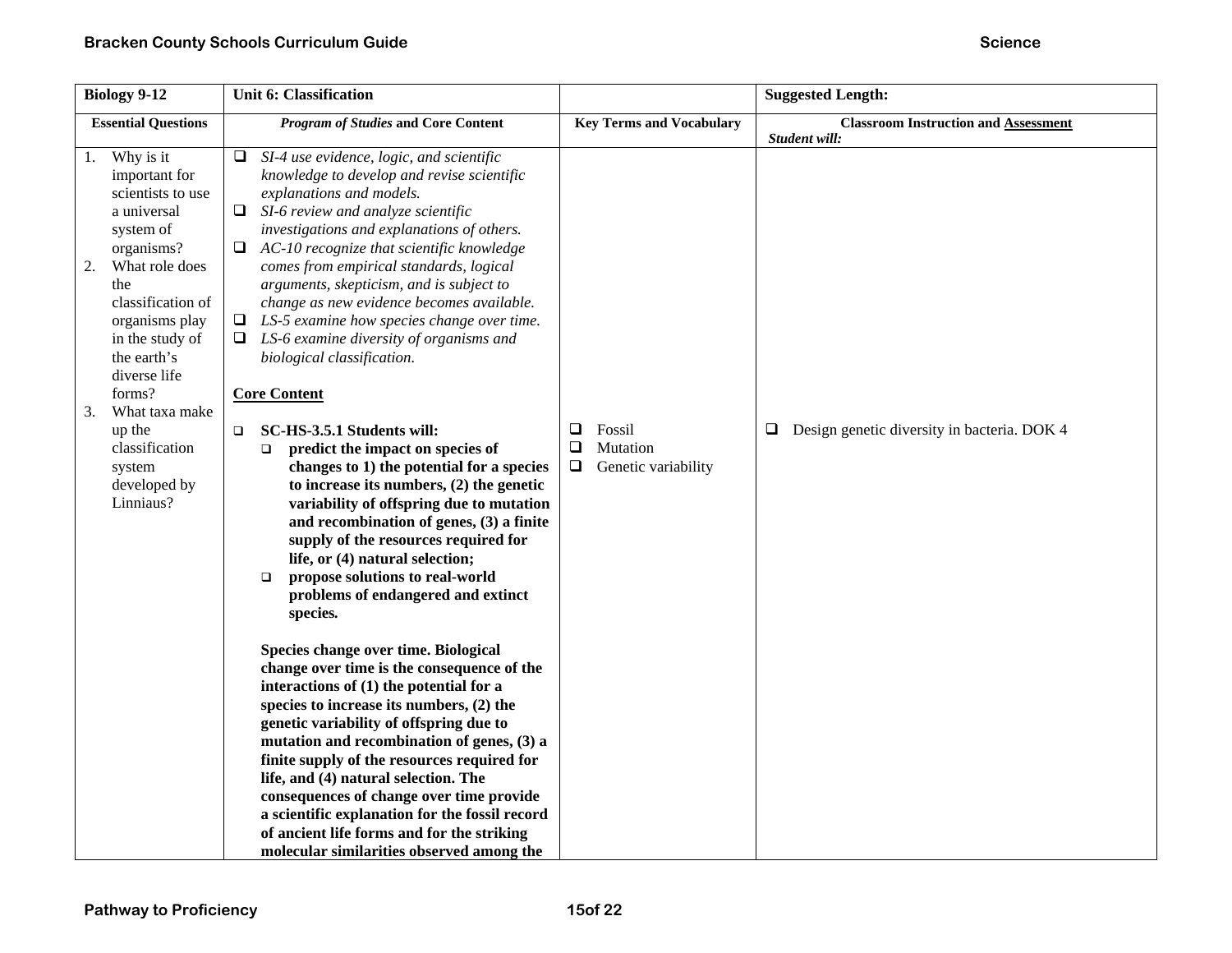| <b>Biology 9-12</b>        | <b>Unit 6: Classification</b>                                                                                                                                                                                                                                                                                                                                                                                                                   |                                                                                                                                                                                                                  | <b>Suggested Length:</b>                                                                                                                                                                                                                                                          |
|----------------------------|-------------------------------------------------------------------------------------------------------------------------------------------------------------------------------------------------------------------------------------------------------------------------------------------------------------------------------------------------------------------------------------------------------------------------------------------------|------------------------------------------------------------------------------------------------------------------------------------------------------------------------------------------------------------------|-----------------------------------------------------------------------------------------------------------------------------------------------------------------------------------------------------------------------------------------------------------------------------------|
| <b>Essential Questions</b> | <b>Program of Studies and Core Content</b>                                                                                                                                                                                                                                                                                                                                                                                                      | <b>Key Terms and Vocabulary</b>                                                                                                                                                                                  | <b>Classroom Instruction and Assessment</b><br>Student will:                                                                                                                                                                                                                      |
|                            | diverse species of living organisms.<br><b>Changes in DNA</b> (mutations) occur<br>spontaneously at low rates. Some of these<br>changes make no difference to the<br>organism, whereas others can change cells<br>and organisms. Only mutations in germ<br>cells have the potential to create the<br>variation that changes an organism's<br>future offspring. DOK 3                                                                            |                                                                                                                                                                                                                  |                                                                                                                                                                                                                                                                                   |
|                            | SC-HS-3.4.7 Students will:<br>$\Box$<br>classify organisms into groups based<br>❏<br>on similarities;<br>infer relationships based on internal<br>□<br>and external structures and chemical<br>processes.                                                                                                                                                                                                                                       | ❏<br>Class<br>❏<br>Dichotomous key<br>$\Box$<br>Family<br>$\Box$<br>Fungi<br>$\Box$<br>Genus<br>$\Box$<br>Kingdom                                                                                                | Classify sea shells- group, name, and classify a<br>$\Box$<br>collection of sea shells and construct a dichotomous key.<br>DOK <sub>3</sub><br>Use a dichotomous key to successfully identify various<br>$\Box$<br>organisms, e.g., trees, flowers insects, fishes, etc. DOK<br>3 |
|                            | Biological classifications are based on how<br>organisms are related. Organisms are<br>classified into a hierarchy of groups and<br>subgroups based on similarities that reflect<br>their relationships. Species is the most<br>fundamental unit of classification.<br>Different species are classified by the<br>comparison and analysis of their internal<br>and external structures and the similarity<br>of their chemical processes. DOK 2 | $\Box$<br>Monera<br>❏<br>Order<br>Phylogeny<br>⊔<br>$\Box$<br>Phylum<br>❏<br>Plantae<br>❏<br>Protista<br>❏<br>Scientific names<br>Species<br>❏<br>$\Box$<br>Taxon<br>❏<br>Animalia<br>❏<br>Binomial nomenclature | Compare and contrast by constructing a table (graphic<br>❏<br>organizer) to compare the different kingdoms. DOK 2<br>Written assessment and open response designing a<br>$\Box$<br>dichotomous key.                                                                               |

| <b>Biology 9-12</b>                               | Unit 7: Behavior of Organisms                                                                                                                                     |                                                                             | <b>Suggested Length:</b>                    |
|---------------------------------------------------|-------------------------------------------------------------------------------------------------------------------------------------------------------------------|-----------------------------------------------------------------------------|---------------------------------------------|
| <b>Essential Questions</b>                        | <b>Program of Studies and Core Content</b>                                                                                                                        | <b>Key Terms and Vocabulary</b>                                             | <b>Classroom Instruction and Assessment</b> |
|                                                   |                                                                                                                                                                   |                                                                             | Student will:                               |
|                                                   | <b>Program of Studies</b>                                                                                                                                         |                                                                             |                                             |
| Why do<br>organisms<br>behave the way<br>they do? | LS-11 recognize that living systems require<br>continuous input of energy.<br>LS-14 investigate behavioral responses to<br>internal changes and external stimuli. | Habituation<br>Classical conditioning<br>Operant conditioning<br>Imprinting |                                             |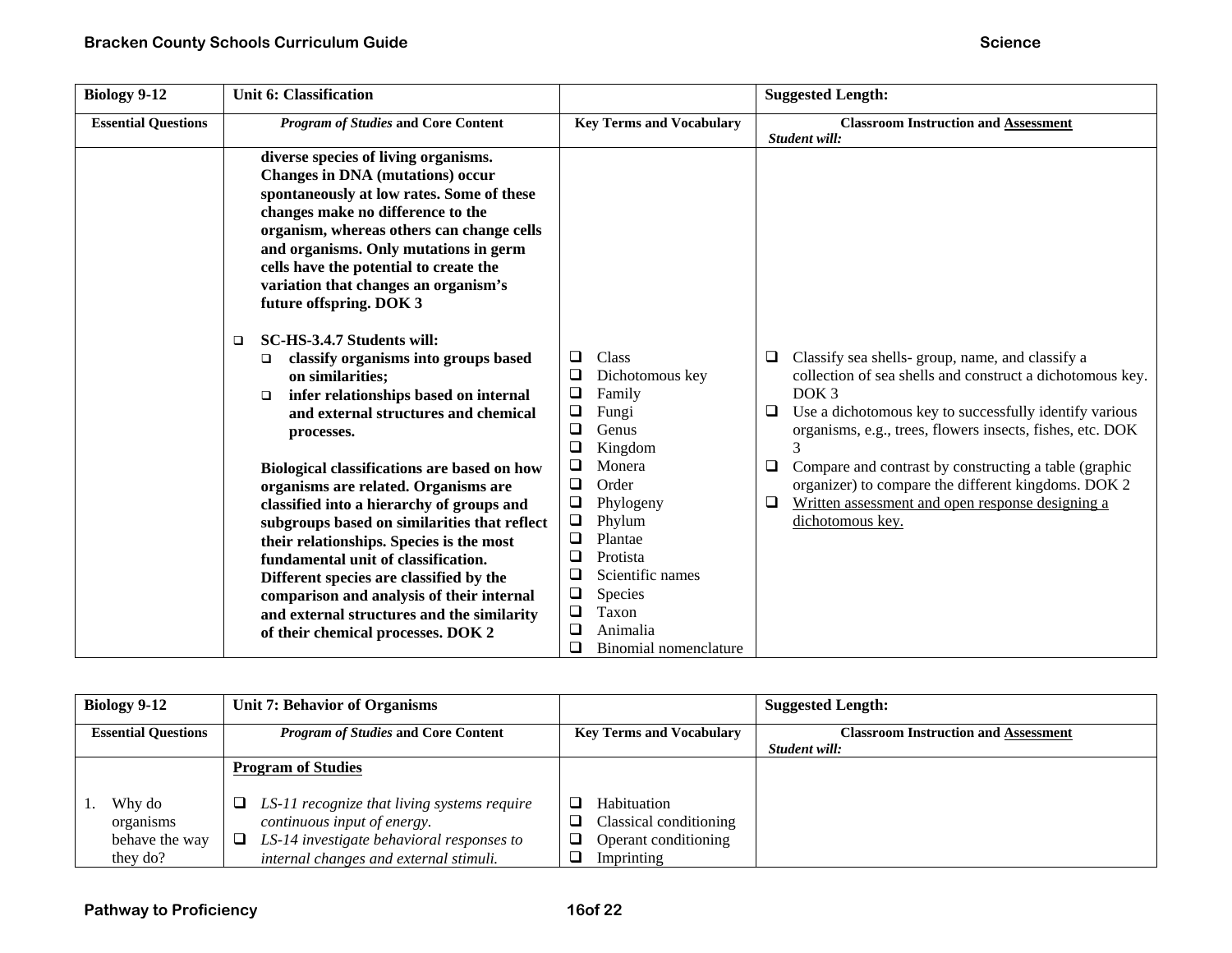| <b>Biology 9-12</b>                                                                                                                                                                  | <b>Unit 7: Behavior of Organisms</b>                                                                                                                                                                                                                                                                               |                                                                                                                                                                                                                                                                                                           | <b>Suggested Length:</b>                                                                                                                                                                                                                                                                                                                                                                                                                                                                    |
|--------------------------------------------------------------------------------------------------------------------------------------------------------------------------------------|--------------------------------------------------------------------------------------------------------------------------------------------------------------------------------------------------------------------------------------------------------------------------------------------------------------------|-----------------------------------------------------------------------------------------------------------------------------------------------------------------------------------------------------------------------------------------------------------------------------------------------------------|---------------------------------------------------------------------------------------------------------------------------------------------------------------------------------------------------------------------------------------------------------------------------------------------------------------------------------------------------------------------------------------------------------------------------------------------------------------------------------------------|
| <b>Essential Questions</b>                                                                                                                                                           | <b>Program of Studies and Core Content</b>                                                                                                                                                                                                                                                                         | <b>Key Terms and Vocabulary</b>                                                                                                                                                                                                                                                                           | <b>Classroom Instruction and Assessment</b>                                                                                                                                                                                                                                                                                                                                                                                                                                                 |
| What are the<br>2.<br>different types<br>of behavior?<br>3.<br>How is<br>behavior related<br>to evolution?<br>How do<br>4.<br>environmental<br>changes affect<br>animal<br>behavior? | $\Box$ LS-15 analyze how patterns of behavior<br>ensure reproductive success.<br><b>Core Content</b><br>SC-HS-3.4.8 Students will understand that<br>$\Box$                                                                                                                                                        | $\Box$<br>Migration<br>$\Box$<br>Courtship<br>$\Box$<br>Communication<br>$\Box$<br>Aggression<br>$\Box$<br>Circadian rhythm<br>Hormone<br>❏<br>$\Box$<br>Gibberellins<br>$\Box$<br>Thigmotropism<br>$\Box$<br>Photoperiodism<br>Chemical defenses<br>❏<br>$\Box$<br>Social behavior<br>$\Box$<br>Behavior | Student will:<br>$\Box$ Discuss the different types of behavior and give                                                                                                                                                                                                                                                                                                                                                                                                                    |
|                                                                                                                                                                                      | multicellular animals have nervous systems<br>that generate behavior. Nerve cells<br>communicate with each other by secreting<br>specific molecules. Specialized cells in sense<br>organs detect light, sound, and specific<br>chemicals enabling animals to monitor what is<br>going on in the world around them. | $\Box$<br>Stimulus<br>$\Box$<br>Response<br>$\Box$<br>Innate behavior<br>$\Box$<br>Learned behavior<br>$\Box$<br>Phototropism<br>$\Box$<br>Auxin<br>$\Box$<br>Gravitropism<br>$\Box$<br>Cytokinin                                                                                                         | examples of each. Create a data table of different kinds<br>of animal behavior, give a meaning and example. DOK<br>2<br>$\Box$<br>Show a videos over animal behavior and classify each.<br>DOK <sub>2</sub><br>$\Box$<br>Conduct an investigation over stimulus and response in<br>a earthworm or pill bug using different stimuli. (lab)<br>DOK <sub>3</sub><br>$\Box$<br>Investigate plant responses to various stimuli (light,<br>temperature, gravity, touch etc. by designing own lab. |
|                                                                                                                                                                                      | SC-08-3.4.3 Students will form or justify<br>⊔<br>conclusions as to whether a response is<br>innate or learned using data/evidence on<br>behavioral responses to internal and<br>external stimuli.<br>Behavioral responses to internal changes<br>and external stimuli can be innate or                            |                                                                                                                                                                                                                                                                                                           | DOK <sub>4</sub><br>$\Box$<br>Discuss social behavior in insects. Outline the steps in a<br>graphic organizer. DOK 2<br>$\Box$ Written assessment with multiple choice and open<br>response.<br>$\Box$ Conduct an investigation over stimulus and response<br>using yourself to determine reflex actions (lab). DOK 3                                                                                                                                                                       |
|                                                                                                                                                                                      | learned. Responses to external stimuli can<br>result from interactions with the<br>organism's own species or other species, as<br>well as environmental changes. DOK 3<br>SC-HS-3.4.7 Students will:<br>$\Box$<br>classify organisms into groups based<br>$\Box$                                                   |                                                                                                                                                                                                                                                                                                           | $\Box$ Choose an endangered species and research the status of<br>the species. Then describe the behaviors such as<br>locomotion, protection, level of activity, feeding habits,<br>territory, communication, and sleeping habits and make<br>three suggestions about a preliminary study for a reserve<br>proposal. DOK 3                                                                                                                                                                  |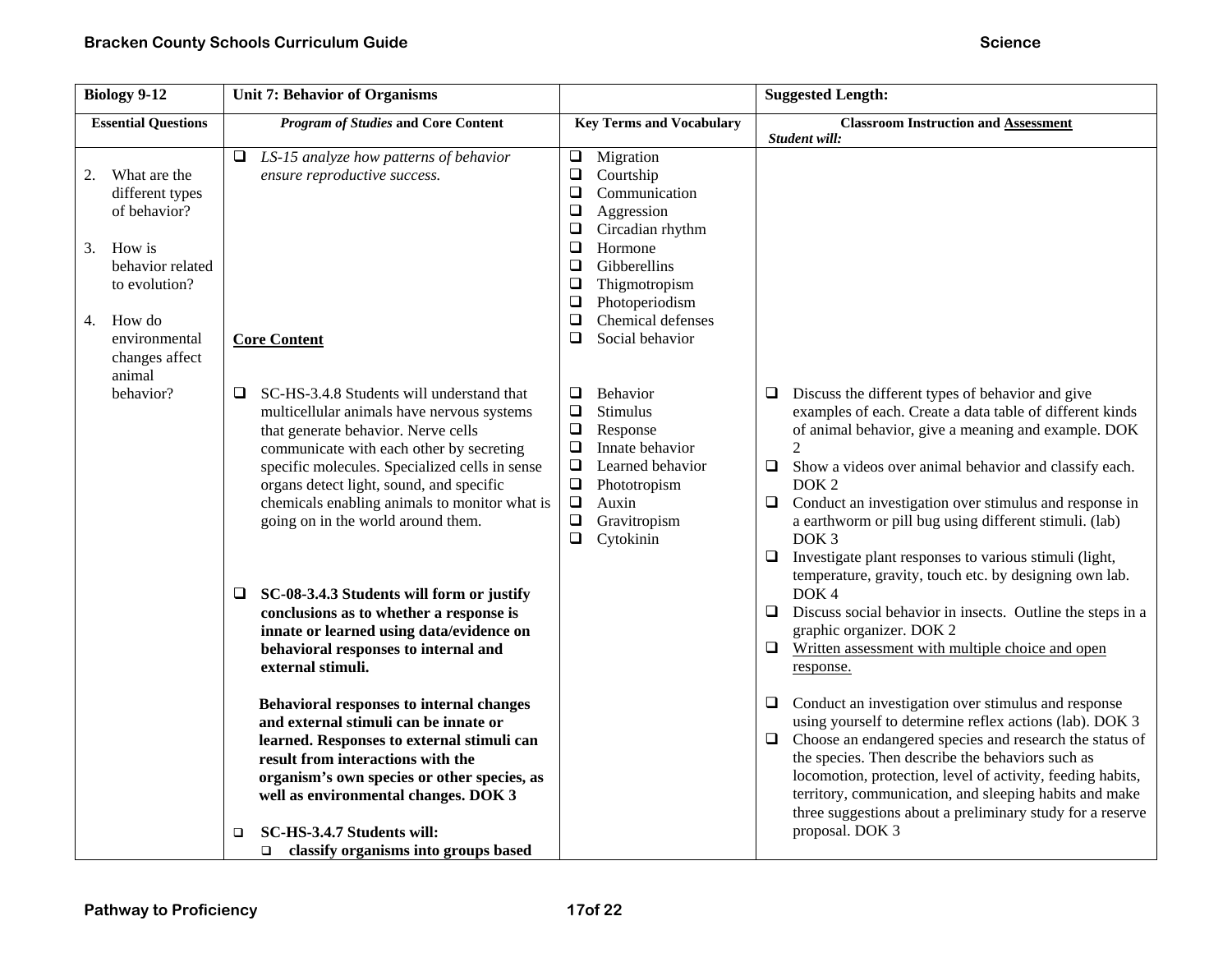| Biology 9-12               | Unit 7: Behavior of Organisms                |                                 | <b>Suggested Length:</b>                    |
|----------------------------|----------------------------------------------|---------------------------------|---------------------------------------------|
| <b>Essential Questions</b> | <b>Program of Studies and Core Content</b>   | <b>Key Terms and Vocabulary</b> | <b>Classroom Instruction and Assessment</b> |
|                            |                                              |                                 | Student will:                               |
|                            | on similarities;                             |                                 |                                             |
|                            | infer relationships based on internal<br>□   |                                 |                                             |
|                            | and external structures and chemical         |                                 |                                             |
|                            | processes.                                   |                                 |                                             |
|                            |                                              |                                 |                                             |
|                            | Biological classifications are based on how  |                                 |                                             |
|                            | organisms are related. Organisms are         |                                 |                                             |
|                            | classified into a hierarchy of groups and    |                                 |                                             |
|                            | subgroups based on similarities that reflect |                                 |                                             |
|                            | their relationships. Species is the most     |                                 |                                             |
|                            | fundamental unit of classification.          |                                 |                                             |
|                            | Different species are classified by the      |                                 |                                             |
|                            | comparison and analysis of their internal    |                                 |                                             |
|                            | and external structures and the similarity   |                                 |                                             |
|                            | of their chemical processes. DOK 2           |                                 |                                             |

| <b>Biology 9-12</b>        | Unit 10: Fungi                                                                                                                                                                                                                                                                                                                                                                                |                                 | <b>Suggested Length:</b>                                     |
|----------------------------|-----------------------------------------------------------------------------------------------------------------------------------------------------------------------------------------------------------------------------------------------------------------------------------------------------------------------------------------------------------------------------------------------|---------------------------------|--------------------------------------------------------------|
| <b>Essential Questions</b> | <b>Program of Studies and Core Content</b>                                                                                                                                                                                                                                                                                                                                                    | <b>Key Terms and Vocabulary</b> | <b>Classroom Instruction and Assessment</b><br>Student will: |
|                            | <b>Program of Studies</b>                                                                                                                                                                                                                                                                                                                                                                     |                                 |                                                              |
|                            | SI-3 use equipment (e.g., microscopes,<br>lasers), tools (e.g., beakers), techniques (e.g.,<br>microscope skills), technology (e.g.,<br>computers), and mathematics to improve<br>scientific investigations and communications<br>SI-5 communicate designs, procedures, and<br>results of scientific investigations.<br>LS-6 examine diversity of organisms and<br>biological classification. |                                 |                                                              |
|                            | <b>Core Content</b>                                                                                                                                                                                                                                                                                                                                                                           |                                 |                                                              |
|                            | SC-HS-3.4.7 Students will:<br>$\Box$<br>classify organisms into groups based<br>❏<br>on similarities;<br>infer relationships based on internal<br>□                                                                                                                                                                                                                                           |                                 |                                                              |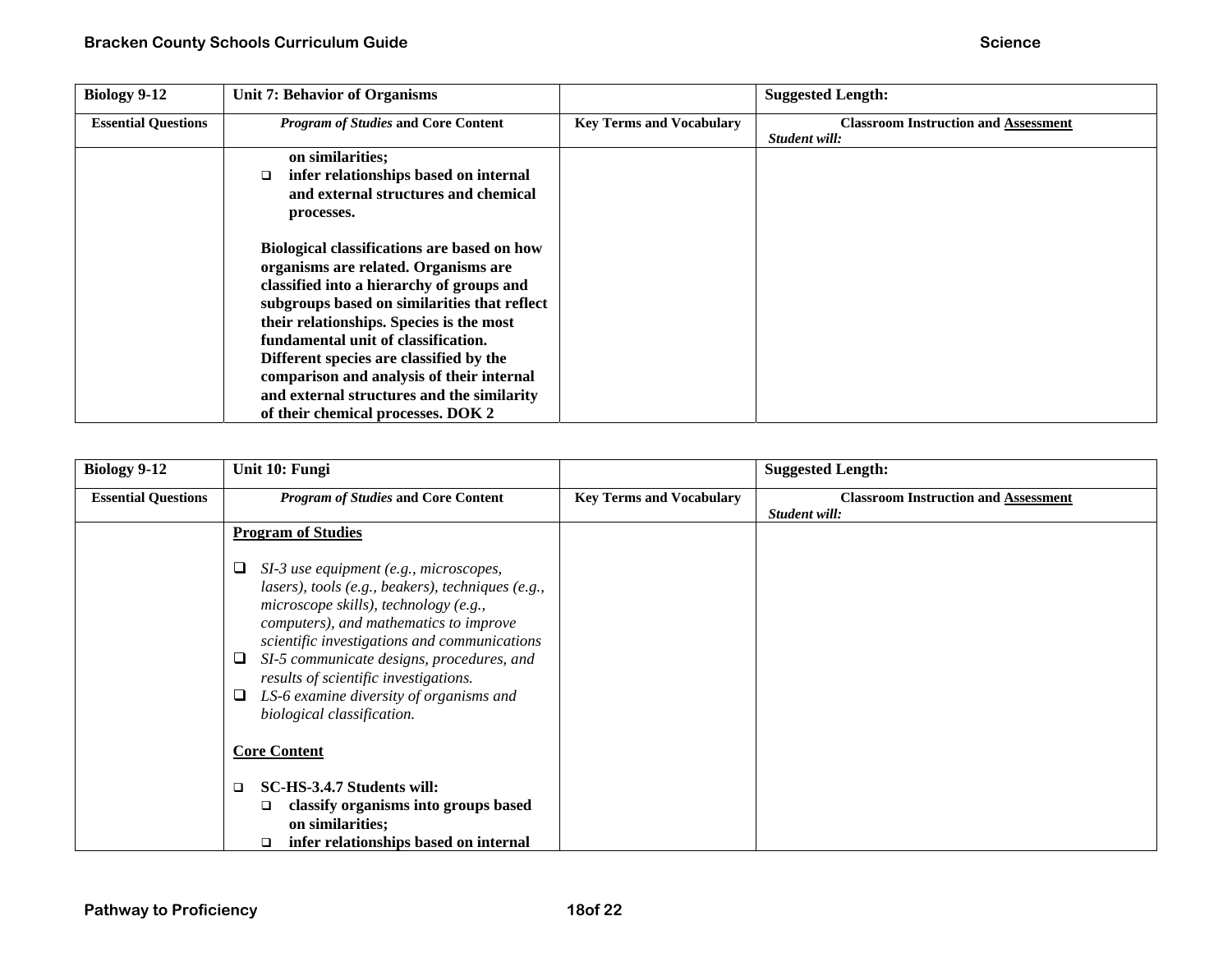| <b>Biology 9-12</b>        | Unit 10: Fungi                                                                                                                                                                                                                                                      |                                 | <b>Suggested Length:</b>                                     |
|----------------------------|---------------------------------------------------------------------------------------------------------------------------------------------------------------------------------------------------------------------------------------------------------------------|---------------------------------|--------------------------------------------------------------|
| <b>Essential Questions</b> | <b>Program of Studies and Core Content</b>                                                                                                                                                                                                                          | <b>Key Terms and Vocabulary</b> | <b>Classroom Instruction and Assessment</b><br>Student will: |
|                            | and external structures and chemical                                                                                                                                                                                                                                |                                 |                                                              |
|                            | processes.                                                                                                                                                                                                                                                          |                                 |                                                              |
|                            | Biological classifications are based on how<br>organisms are related. Organisms are<br>classified into a hierarchy of groups and<br>subgroups based on similarities that reflect<br>their relationships. Species is the most<br>fundamental unit of classification. |                                 |                                                              |
|                            | Different species are classified by the<br>comparison and analysis of their internal                                                                                                                                                                                |                                 |                                                              |
|                            | and external structures and the similarity                                                                                                                                                                                                                          |                                 |                                                              |
|                            | of their chemical processes. DOK 2                                                                                                                                                                                                                                  |                                 |                                                              |

| <b>Biology 9-12</b>        | Unit 11: Plants                                                                                                                                                                                                                                                                                                                                                                                                                                                                                                                                              |                                 | <b>Suggested Length:</b>                                     |
|----------------------------|--------------------------------------------------------------------------------------------------------------------------------------------------------------------------------------------------------------------------------------------------------------------------------------------------------------------------------------------------------------------------------------------------------------------------------------------------------------------------------------------------------------------------------------------------------------|---------------------------------|--------------------------------------------------------------|
| <b>Essential Questions</b> | <b>Program of Studies and Core Content</b>                                                                                                                                                                                                                                                                                                                                                                                                                                                                                                                   | <b>Key Terms and Vocabulary</b> | <b>Classroom Instruction and Assessment</b><br>Student will: |
|                            | <b>Program of Studies</b><br>Students will:<br>SI-3 use equipment (e.g., microscopes,<br>⊔<br>lasers), tools (e.g., beakers), techniques (e.g.,<br>microscope skills), technology (e.g.,<br>computers), and mathematics to improve<br>scientific investigations and communications.<br>SI-5 communicate designs, procedures, and<br>⊔<br>results of scientific investigations.<br>LS-6 examine diversity of organisms and<br>⊔<br>biological classification.<br>LS-12 investigate photosynthesis, cellular<br>⊔<br>respiration, and the energy relationships |                                 |                                                              |
|                            | among them.<br><b>Core Content</b><br>SC-HS-3.4.7 Students will:<br>□<br>classify organisms into groups based<br>□                                                                                                                                                                                                                                                                                                                                                                                                                                           |                                 |                                                              |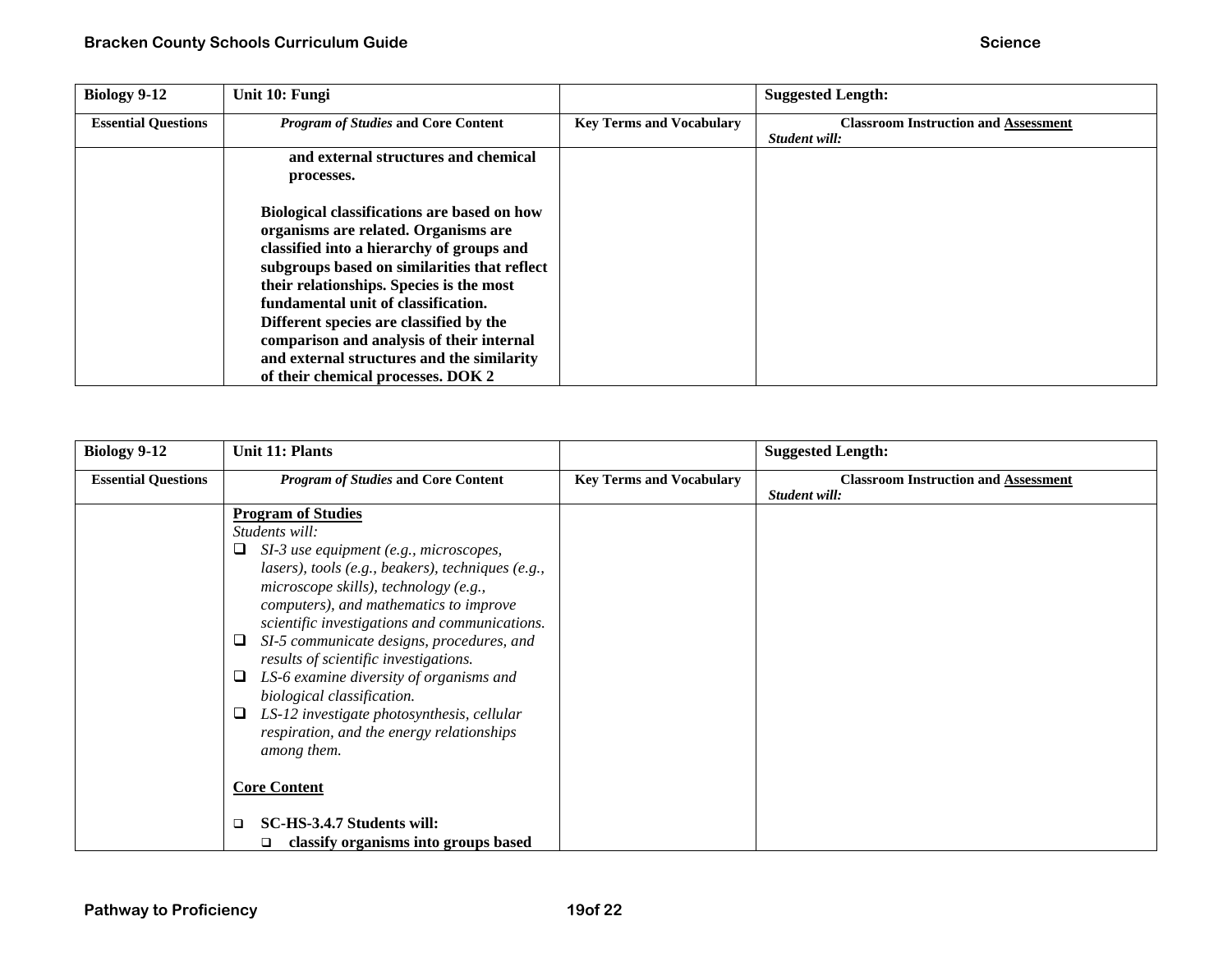| <b>Biology 9-12</b>        | <b>Unit 11: Plants</b>                                                                   |                                 | <b>Suggested Length:</b>                    |
|----------------------------|------------------------------------------------------------------------------------------|---------------------------------|---------------------------------------------|
| <b>Essential Questions</b> | <b>Program of Studies and Core Content</b>                                               | <b>Key Terms and Vocabulary</b> | <b>Classroom Instruction and Assessment</b> |
|                            |                                                                                          |                                 | Student will:                               |
|                            | on similarities;<br>infer relationships based on internal                                |                                 |                                             |
|                            | $\Box$<br>and external structures and chemical                                           |                                 |                                             |
|                            | processes.                                                                               |                                 |                                             |
|                            |                                                                                          |                                 |                                             |
|                            | Biological classifications are based on how                                              |                                 |                                             |
|                            | organisms are related. Organisms are                                                     |                                 |                                             |
|                            | classified into a hierarchy of groups and                                                |                                 |                                             |
|                            | subgroups based on similarities that reflect                                             |                                 |                                             |
|                            | their relationships. Species is the most                                                 |                                 |                                             |
|                            | fundamental unit of classification.                                                      |                                 |                                             |
|                            | Different species are classified by the                                                  |                                 |                                             |
|                            | comparison and analysis of their internal                                                |                                 |                                             |
|                            | and external structures and the similarity                                               |                                 |                                             |
|                            | of their chemical processes. DOK 2                                                       |                                 |                                             |
|                            | SC-HS-4.6.5 Students will describe and<br>$\Box$                                         |                                 |                                             |
|                            | explain the role of carbon-containing                                                    |                                 |                                             |
|                            | molecules and chemical reactions in energy                                               |                                 |                                             |
|                            | transfer in living systems.                                                              |                                 |                                             |
|                            | Living systems require a continuous input                                                |                                 |                                             |
|                            | of energy to maintain their chemical and                                                 |                                 |                                             |
|                            | physical organization since the universal                                                |                                 |                                             |
|                            | tendency is toward more disorganized                                                     |                                 |                                             |
|                            | states. The energy for life primarily derives                                            |                                 |                                             |
|                            | from the Sun. Plants capture energy by                                                   |                                 |                                             |
|                            | absorbing light and using it to break                                                    |                                 |                                             |
|                            | weaker bonds in reactants (such as carbon                                                |                                 |                                             |
|                            | dioxide and water) in chemical reactions                                                 |                                 |                                             |
|                            | that result in the formation of carbon-                                                  |                                 |                                             |
|                            | containing molecules. These molecules can<br>be used to assemble larger molecules (e.g., |                                 |                                             |
|                            | DNA, proteins, sugars, fats). In addition,                                               |                                 |                                             |
|                            | the energy released when these molecules                                                 |                                 |                                             |
|                            | react with oxygen to form very strong                                                    |                                 |                                             |
|                            | bonds can be used as sources of energy for                                               |                                 |                                             |
|                            | life processes. DOK 3                                                                    |                                 |                                             |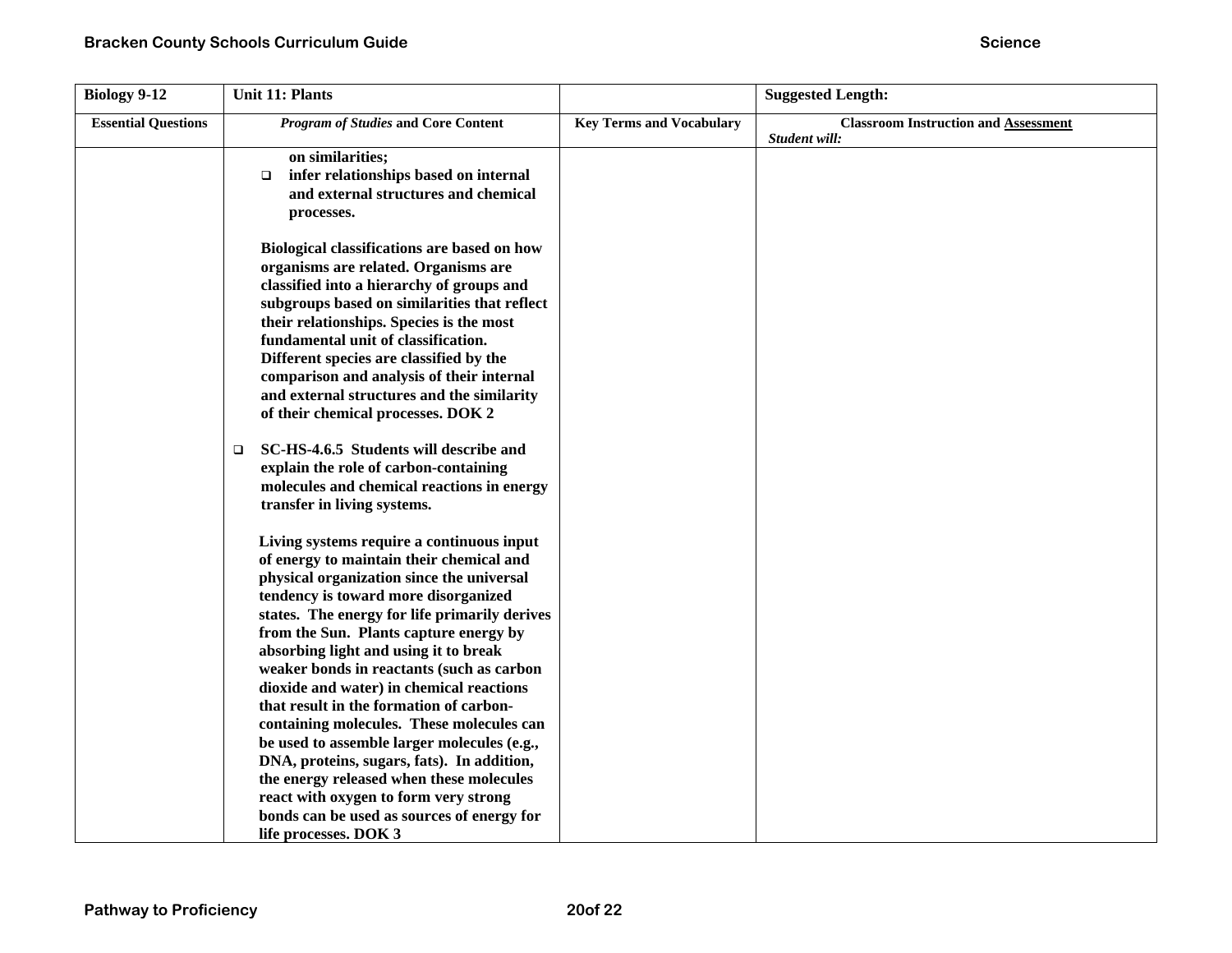| <b>Biology 9-12</b>        | <b>Unit 12: Invertebrate Animals</b>                                                                                                                                                                                                                                                                                                                                                                                                            |                                 | <b>Suggested Length:</b>                                     |
|----------------------------|-------------------------------------------------------------------------------------------------------------------------------------------------------------------------------------------------------------------------------------------------------------------------------------------------------------------------------------------------------------------------------------------------------------------------------------------------|---------------------------------|--------------------------------------------------------------|
| <b>Essential Questions</b> | <b>Program of Studies and Core Content</b>                                                                                                                                                                                                                                                                                                                                                                                                      | <b>Key Terms and Vocabulary</b> | <b>Classroom Instruction and Assessment</b><br>Student will: |
|                            | <b>Program of Studies</b>                                                                                                                                                                                                                                                                                                                                                                                                                       |                                 |                                                              |
|                            | $\Box$ LS-6 examine diversity of organisms and<br>biological classification.<br>$\Box$ LS-11 recognize that living systems require<br>continuous input of energy.                                                                                                                                                                                                                                                                               |                                 |                                                              |
|                            | <b>Core Content</b>                                                                                                                                                                                                                                                                                                                                                                                                                             |                                 |                                                              |
|                            | SC-HS-3.4.7 Students will:<br>□<br>classify organisms into groups based<br>□<br>on similarities;<br>infer relationships based on internal<br>$\Box$<br>and external structures and chemical<br>processes.                                                                                                                                                                                                                                       |                                 |                                                              |
|                            | Biological classifications are based on how<br>organisms are related. Organisms are<br>classified into a hierarchy of groups and<br>subgroups based on similarities that reflect<br>their relationships. Species is the most<br>fundamental unit of classification.<br>Different species are classified by the<br>comparison and analysis of their internal<br>and external structures and the similarity<br>of their chemical processes. DOK 2 |                                 |                                                              |
|                            | SC-HS-4.6.5 Students will describe and<br>$\Box$<br>explain the role of carbon-containing<br>molecules and chemical reactions in energy<br>transfer in living systems.                                                                                                                                                                                                                                                                          |                                 |                                                              |
|                            | Living systems require a continuous input<br>of energy to maintain their chemical and<br>physical organization since the universal<br>tendency is toward more disorganized<br>states. The energy for life primarily derives                                                                                                                                                                                                                     |                                 |                                                              |